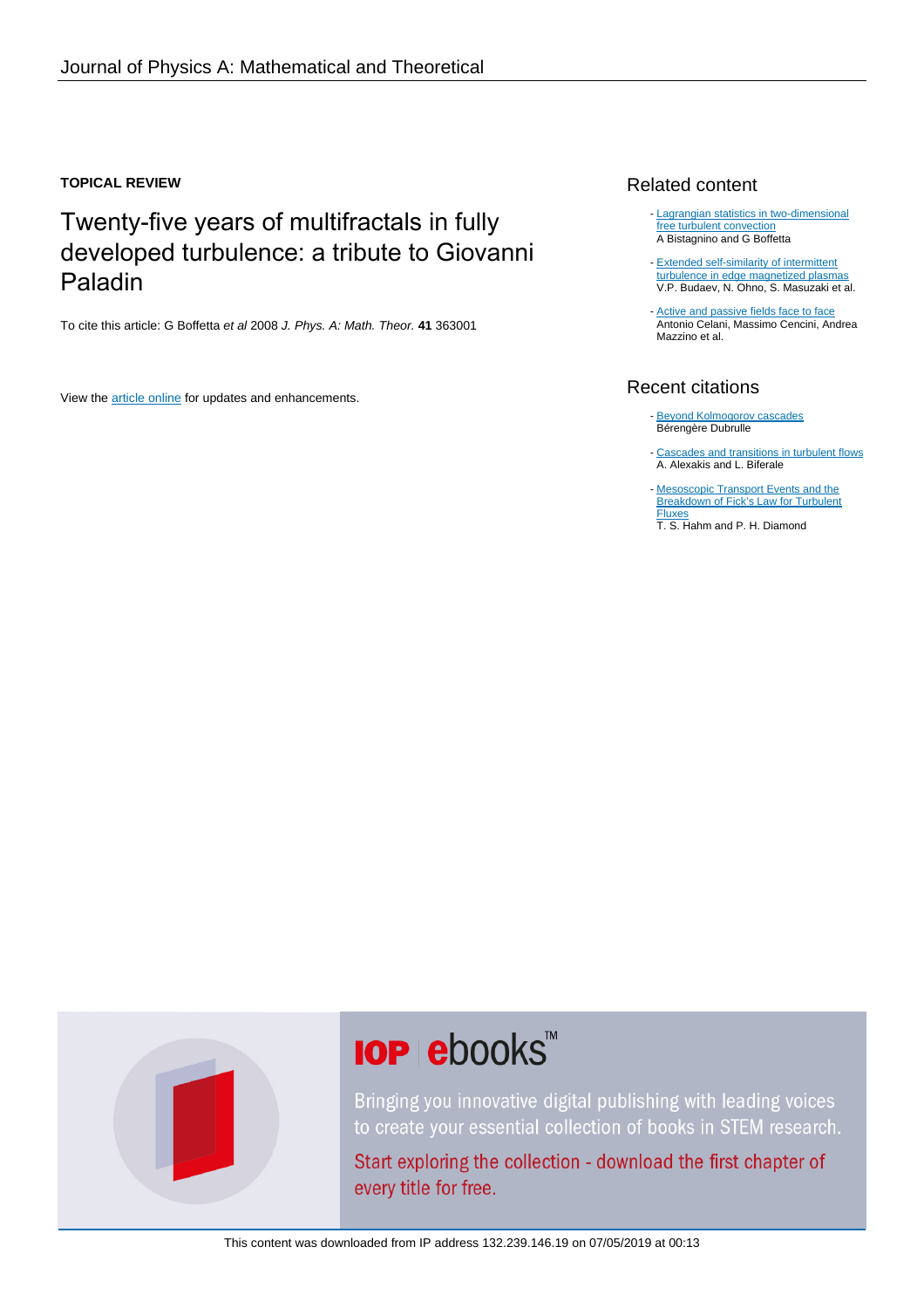J. Phys. A: Math. Theor. **41** (2008) 363001 (25pp) [doi:10.1088/1751-8113/41/36/363001](http://dx.doi.org/10.1088/1751-8113/41/36/363001)

#### **TOPICAL REVIEW**

# **Twenty-five years of multifractals in fully developed turbulence: a tribute to Giovanni Paladin**

#### **G Boffetta**<sup>1</sup> **, A Mazzino**<sup>2</sup> **and A Vulpiani**<sup>3</sup>

<sup>1</sup> Dipartimento di Fisica Generale, Università di Torino, CNISM and INFN, via P Giuria 1, 10125 Torino, Italy <sup>2</sup> Dipartimento di Fisica, Universita di Genova, CNISM and INFN, via Dodecaneso 33, ` 16146 Genova, Italy <sup>3</sup> Dipartimento di Fisica, Universita di Roma 'La Sapienza', CNISM and INFN, p.le A Moro 2, ` 00185 Roma, Italy

E-mail: [Angelo.Vulpiani@roma1.infn.it](mailto:Angelo.Vulpiani@roma1.infn.it)

Received 23 May 2008, in final form 11 July 2008 Published 5 August 2008 Online at [stacks.iop.org/JPhysA/41/363001](http://stacks.iop.org/JPhysA/41/363001)

#### **Abstract**

The paper *On the multifractal nature of fully developed turbulence and chaotic systems*, by Benzi *et al* (1984 *J. Phys. A: Math. Gen.* **17** 3521) has been a starting point of many investigations on the different faces of self-similarity and intermittency in turbulent phenomena. Since then, the multifractal model has become a useful tool for the study of small-scale turbulence, in particular for detailed predictions of different Eulerian and Lagrangian statistical properties. On the occasion of the 50th birthday of our unforgettable friend and colleague Giovanni Paladin (1958–1996), we review here the basic concepts and some applications of the multifractal model for turbulence.

PACS numbers: 47.27.Gs, 47.27.eb, 47.53.+n, 05.45.Df, 47.51.+a, 05.10.Gg

(Some figures in this article are in colour only in the electronic version)

#### **1. Introduction**

The idea of the multifractal approach to fully developed turbulence has been introduced by Giorgio Parisi and Uriel Frisch during the Summer School *Turbulence and Predictability of Geophysical Fluid Dynamics* held in Varenna in June 1983 [\[1](#page-24-0)]. One of us (AV) had the chance to participate in that school and then to coauthor, with R Benzi, G Parisi and G Paladin, the paper published in this journal where the word multifractal appeared for the first time [\[2\]](#page-24-0).

From a technical point of view the idea of the multifractal is basically contained in the large deviation theory [\[3](#page-24-0), [4\]](#page-24-0), which is an important chapter of the probability theory. However, the introduction of the multifractal description in 1980s had an important role in statistical physics, chaos and disordered systems. In particular, to clarify in a rather neat way that the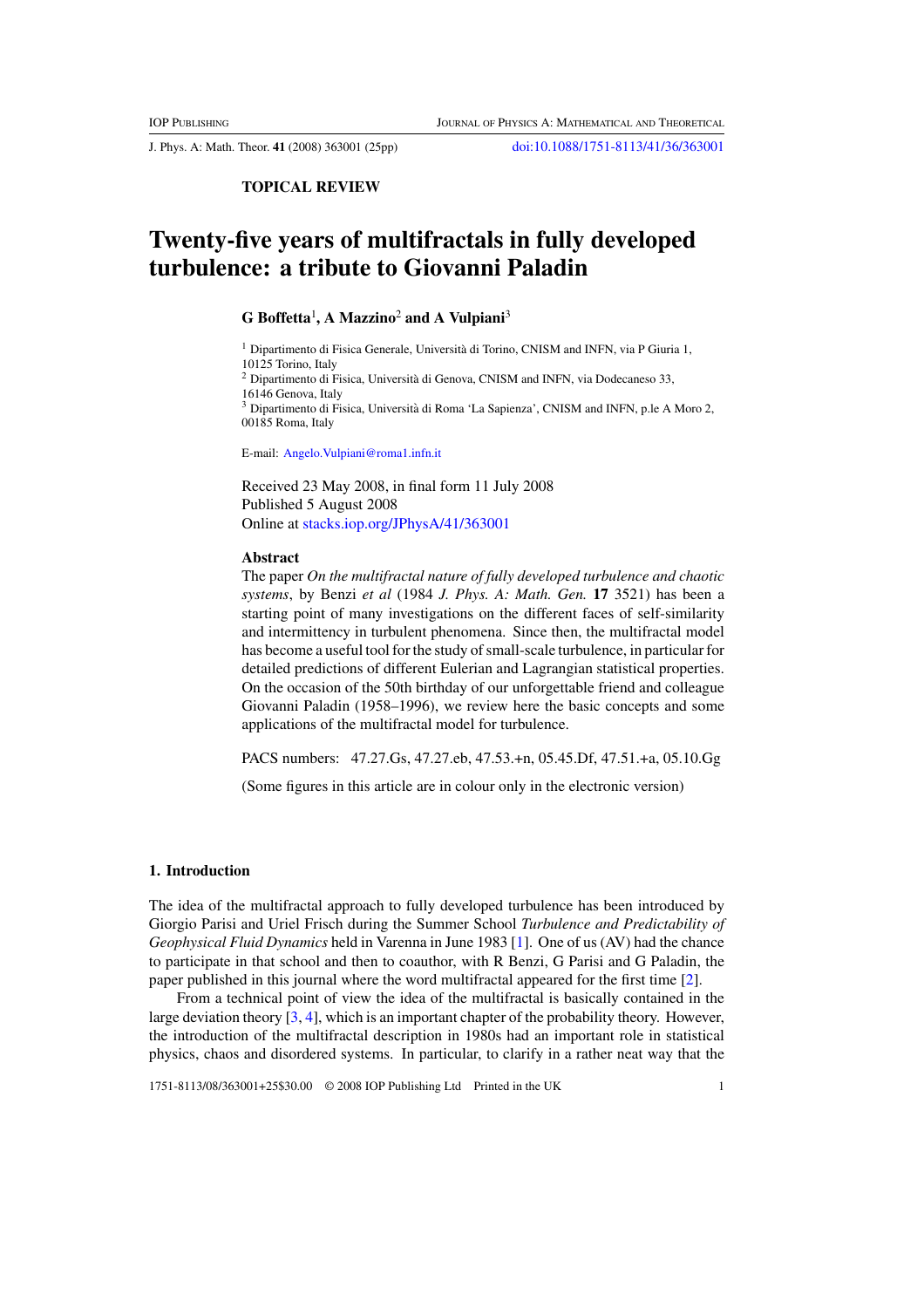usual idea, coming from critical phenomena, that just few scaling exponents are relevant, is wrong, and an infinite set of exponents is necessary for a complete characterization of the scaling features.

As pioneering works which anticipated some aspects of the multifractal approach to turbulence, we can cite the log-normal theory of Kolmogorov [\[5\]](#page-24-0), the contributions of Novikov and Stewart [\[6\]](#page-24-0) and Mandelbrot [\[7\]](#page-24-0).

This paper has no pretense to be a survey of the many applications of the multifractal description in chaos, disordered systems and natural phenomena; for general reviews on these aspects, see  $[8-10]$ . For a more mathematically oriented treatment, see [\[11](#page-24-0)]. Our aim is a discussion on the use of the multifractal methods in the study of the scaling features of fully developed turbulence.

The paper is organized as follows. Section 2 is devoted to the introduction of the multifractal model of turbulence and its connections with the  $f(\alpha)$  versus  $\alpha$  formalism introduced by Halsey *et al* [\[12\]](#page-24-0), and the large deviations theory [\[3](#page-24-0), [4](#page-24-0)]. In section [3](#page-7-0) we discuss the implications of multifractality on Eulerian features, namely the statistical properties of the velocity gradients and the existence of an intermediate dissipative range. Section [4](#page-11-0) is devoted to the implications of the multifractal nature of turbulence on Lagrangian statistics. In section [5](#page-15-0) we present the Lagrangian acceleration statistics. Section [6](#page-17-0) treats the relative dispersion, in particular we discuss the multifractal generalization of the classical Richardson theory. Section [7](#page-20-0) is devoted to the multifractal analysis of the dispersion in two-dimensional convection.

#### **2. From Kolmogorov to multifractals**

Let us consider the Navier–Stokes equations for an incompressible fluid:

$$
\frac{\partial \mathbf{v}}{\partial t} + (\mathbf{v} \cdot \nabla) \mathbf{v} = -\frac{1}{\rho} \nabla p + \nu \Delta \mathbf{v} + \mathbf{F}, \qquad \nabla \cdot \mathbf{v} = 0.
$$
 (1)

Because of the nonlinear structure of the equation, an analytical treatment is a formidable task. For instance, in the 3D case, a theorem for the existence of global solution for arbitrary *ν* is still missing.

For a perfect fluid (i.e.  $v = 0$ ) and in the absence of external forces  $(\mathbf{F} = 0)$ , the evolution of the velocity field is given by the Euler equation, which conserves the kinetic energy. In such a case, introducing an ultraviolet cutoff  $K_{\text{max}}$  on the wave numbers, it is possible to build up an equilibrium statistical mechanics simply following the standard approach used for the Hamiltonian statistical mechanics. On the other hand, because of the so-called dissipative anomaly [\[13,](#page-24-0) [14](#page-24-0)], in 3D the limit  $\nu \rightarrow 0$  is singular and cannot be interchanged with  $K_{\text{max}} \rightarrow \infty$ , therefore the statistical mechanics of an inviscid fluid has a rather limited relevance for the Navier–Stokes equations at very high Reynolds numbers  $(Re = V L/\nu)$ , where *V* and *L* are the typical speed and length of the system, respectively).

In addition, mainly as a consequence of the non-Gaussian statistics, even a systematic statistical approach, e.g. in terms of closure approximations, is very difficult [\[13,](#page-24-0) [14\]](#page-24-0).

In the fully developed turbulence (FDT) limit, i.e.  $\nu \rightarrow 0$ , and in the presence of forcing at large scale, one has a non-equilibrium statistical steady state, with an inertial range of scales, where neither energy pumping nor dissipation acts, which shows strong departures from the equipartition [\[13,](#page-24-0) [14\]](#page-24-0). A simple and elegant explanation of the main statistical features of FDT is due to Kolmogorov [\[15](#page-24-0)]: in a nutshell, it is assumed the existence of a range of scales where the energy—injected at the scale *L*—flows down (with a cascade process, as remarked by Richardson [\[16](#page-24-0)]) to the dissipative scale  $\ell_D \sim LRe^{-3/4}$ , where it is dissipated by molecular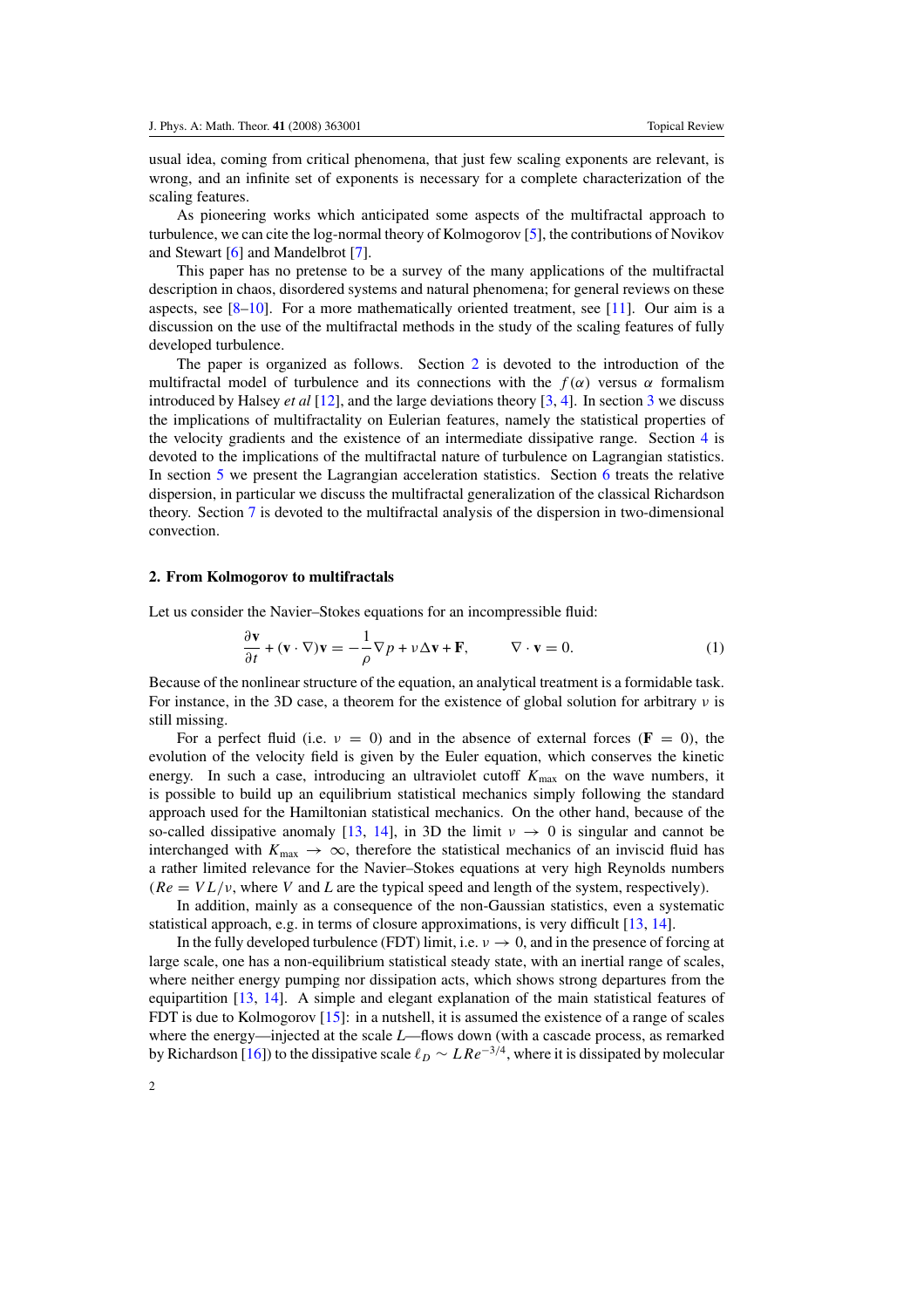<span id="page-3-0"></span>viscosity. Since, practically, neither injection nor dissipation takes place in the inertial range, the only relevant quantity is the average energy transfer rate  $\bar{\varepsilon}$ . Dimensional counting imposes the power-law dependence for the second-order structure function (SF)

$$
S_2(\ell) = \langle \delta v_\ell^2 \rangle = \langle (v(x + \ell) - v(x))^2 \rangle \propto \bar{\varepsilon}^{2/3} \ell^{2/3}, \tag{2}
$$

where, for the sake of simplicity, we ignore the vectorial nature of the velocity field. The scaling law (2) is equivalent to a power spectrum  $E(k) \propto \bar{\varepsilon}^{2/3} k^{-5/3}$  in good agreement with the experimental observations. The original Kolmogorov theory (often indicated as K41) assumes a self-similarity of the turbulent flow. As a consequence, the scaling behavior of higher order structure functions,

$$
S_p(\ell) = \langle |v(x+\ell) - v(x)|^p \rangle \sim \ell^{\zeta_p},\tag{3}
$$

is described by a single scaling exponent:  $\zeta_p = p/3$ .

#### *2.1. The multifractal model*

The Navier–Stokes equations are formally invariant under the scaling transformation:

$$
\mathbf{x} \to \lambda \mathbf{x}, \qquad \mathbf{v} \to \lambda^h \mathbf{v}, \qquad t \to \lambda^{1-h} t, \qquad \nu \to \lambda^{h+1} \nu,
$$

with  $\lambda > 0$  (indeed the Reynolds number  $VL/\nu$  is invariant under the above transformations).

The exponent *h* cannot be determined with only symmetry considerations, nevertheless there is a rather natural candidate:  $h = 1/3$ . Such a value of the exponent is suggested by the dimensional argument of the K41 and also, and more rigorously, by the so-called '4*/*5 law', an exact relation derived by Kolmogorov from the Navier–Stokes equations [\[13,](#page-24-0) [17](#page-24-0)], which, under the assumption of stationarity, homogeneity and isotropy, states

$$
\langle \delta v_{\parallel}^3(\ell) \rangle = -\frac{4}{5} \bar{\varepsilon} \ell, \tag{4}
$$

where  $\delta v_{\parallel}(\ell)$  is the longitudinal velocity difference between two points at a distance  $\ell$ .

We can say that the K41 theory corresponds to a global invariance with  $h = 1/3$  and therefore  $\zeta_p = p/3$ . This result is in disagreement with several experimental investigations [\[13](#page-24-0), [18](#page-24-0)] which have shown deviations of the scaling exponents from *p/*3. This phenomenon, which goes under the name of intermittency [\[13\]](#page-24-0), is a consequence of the breakdown of selfsimilarity and implies that the scaling exponents cannot be determined on a simple dimensional basis.

A simple way to modify the K41 consists in assuming that the energy dissipation is uniformly distributed on homogeneous fractal with dimension  $D_F < 3$ . This implies  $\delta v_{\ell}(\mathbf{x}) \sim \ell^{h}$  with  $h = (D_F - 2)/3$  for **x** on the fractal and  $\delta v_{\ell}(\mathbf{x})$  non-singular otherwise. This assumption (called absolute curdling or *β*-model) gives

$$
\zeta_p = \frac{D_F - 2}{3}p + (3 - D_F). \tag{5}
$$

Such a prediction, with  $D_F \simeq 2.83$ , is in fair agreement with the experimental data for small values of  $p$ , but higher order scaling exponents give a clear indication of a nonlinear behavior in *p*.

The multifractal model of turbulence [\[1,](#page-24-0) [13](#page-24-0), [19](#page-24-0)] assumes that the velocity has a local scale-invariance, i.e. there is not a unique scaling exponent *h* such that  $\delta v_\ell \sim \ell^h$ , but a continuous spectrum of exponents, each of which belonging to a given fractal set. In other words, in the inertial range one has

$$
\delta v_{\ell}(\mathbf{x}) \sim \ell^{h},\tag{6}
$$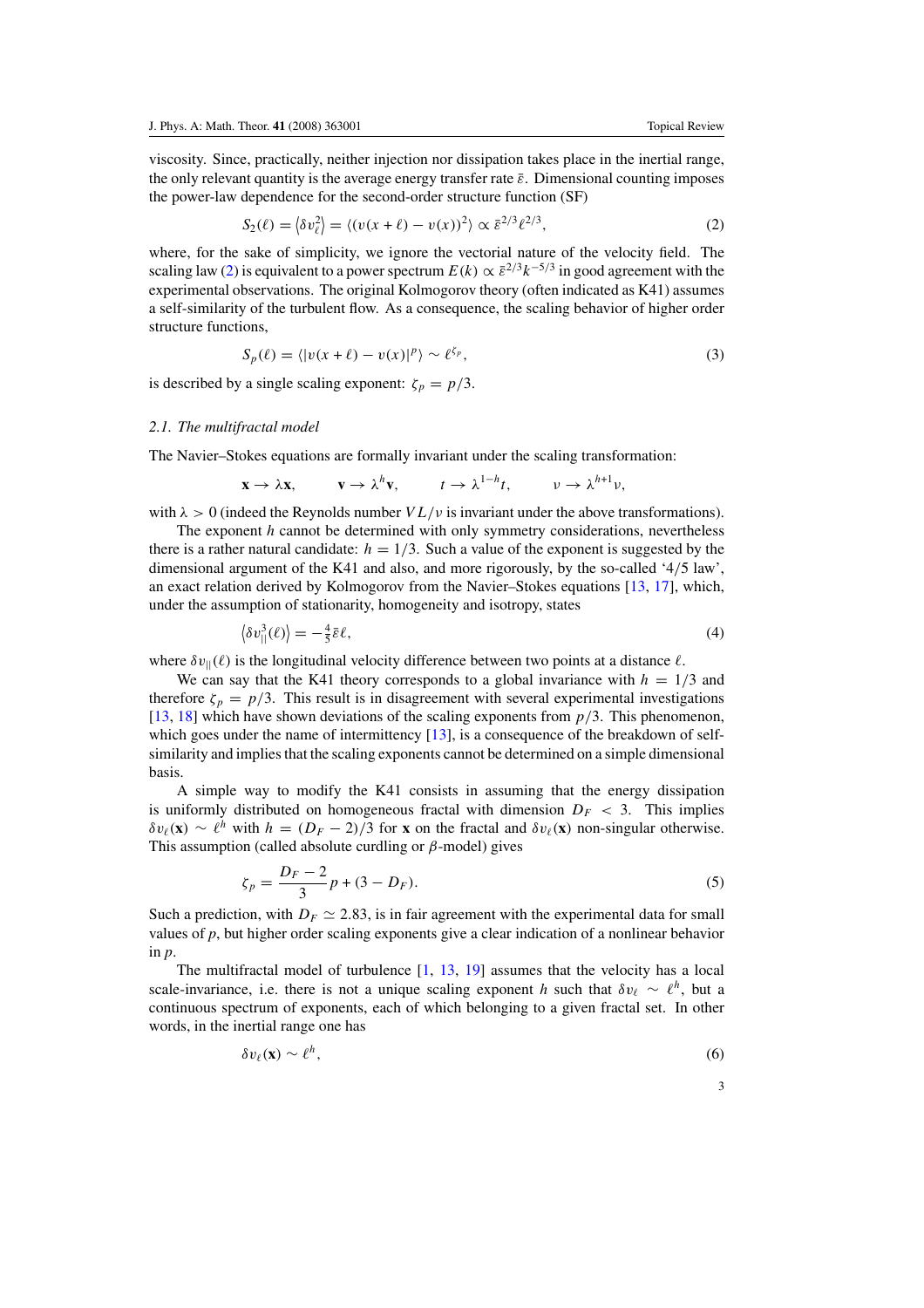$$
S_p(\ell) = \langle |\delta v_\ell|^p \rangle \sim \int_{h_{\min}}^{h_{\max}} \ell^{hp} \ell^{3-D(h)} \, dh \sim \ell^{\zeta_p}.
$$
 (7)

<span id="page-4-0"></span>For  $\ell \ll 1$ , a steepest descent estimation gives

$$
\zeta_p = \min_h \{ hp + 3 - D(h) \} = h^* p + 3 - D(h^*),\tag{8}
$$

where  $h^* = h^*(p)$  is the solution of the equation  $D'(h^*(p)) = p$ . The Kolmogorov '4/5' law [\(4\)](#page-3-0) imposes  $\zeta_3 = 1$  which implies that

$$
D(h) \leqslant 3h + 2,\tag{9}
$$

with the equality realized by *h*<sup>∗</sup>(3). The Kolmogorov similarity theory corresponds to the case of only one singularity exponent  $h = 1/3$  with  $D(h = 1/3) = 3$ .

Of course the computation of  $D(h)$ , or equivalently  $\zeta_n$ , from the NSE is not at present an attainable goal. A first step is a phenomenological approach using multiplicative processes. Let us briefly remind the so-called random  $\beta$ -model [\[2\]](#page-24-0). This model describes the energy cascade in real space looking at eddies of size  $\ell_n = 2^{-n}L$ , with *L* the length at which the energy is injected. At the *n*th step of the cascade a mother eddy of size  $\ell_n$  splits into daughter eddies of size  $\ell_{n+1}$ , and the daughter eddies cover a fraction  $\beta_i$  ( $0 < \beta_i < 1$ ) of the mother volume. As a consequence of the fact that the energy transfer is constant throughout the cascade one has for the velocity differences  $v_n = \delta v_{\ell_n}$  on the scale  $\ell_n$  is non-negligible only on a fraction of volume  $\prod_j \beta_j$ , and is given by

$$
v_n = v_0 \ell_n^{1/3} \prod_{j=1}^n \beta_j^{-1/3},\tag{10}
$$

where  $\beta_i$  s are independent, identically distributed random variables. Phenomenological arguments suggest that  $\beta_j = 1$  with probability *x* and  $\beta_j = B = 2^{-(1-3h_{min})}$  with probability 1 − *x*. The above multiplicative process generates a two-scale Cantor set, which is a rather common structure in chaotic systems. The scaling exponents are

$$
\zeta_p = \frac{p}{3} - \ln_2[x + (1 - x)B^{1 - p/3}] \tag{11}
$$

corresponding to

$$
D(h) = 3 + \left(3h - 1\right) \left[1 + \ln_2\left(\frac{1 - 3h}{1 - x}\right)\right] + 3h \ln_2\left(\frac{x}{3h}\right). \tag{12}
$$

The two limit cases are  $x = 1$ , i.e. the K41, and  $x = 0$  which is the *β*-model with  $D_F = 2 + 3h_{\text{min}}$ . Using  $x = 7/8$ ,  $h_{\text{min}} = 0$  (i.e.  $B = 1/2$ ), one has a good fit for the *ζp* of the experimental data at high Reynolds numbers.

Of course it is not so astonishing to find a model to fit the experimental data. Indeed, there are now many phenomenological models for  $D(h)$  which provide scaling exponents in agreement with experimental data. A popular one is the so-called She-Lévê que model  $[20]$  $[20]$  $[20]$ which is reproduced by the multifractal model with

$$
D(h) = 1 + \frac{2\beta - 3h - 1}{\ln \beta} \left[ 1 - \ln \left( \frac{2\beta - 1 - 3h}{2\ln \beta} \right) \right]
$$

and gives for the scaling exponents

$$
\zeta_p = \frac{2\beta - 1}{3}p + 2(1 - \beta^{p/3})\tag{13}
$$

4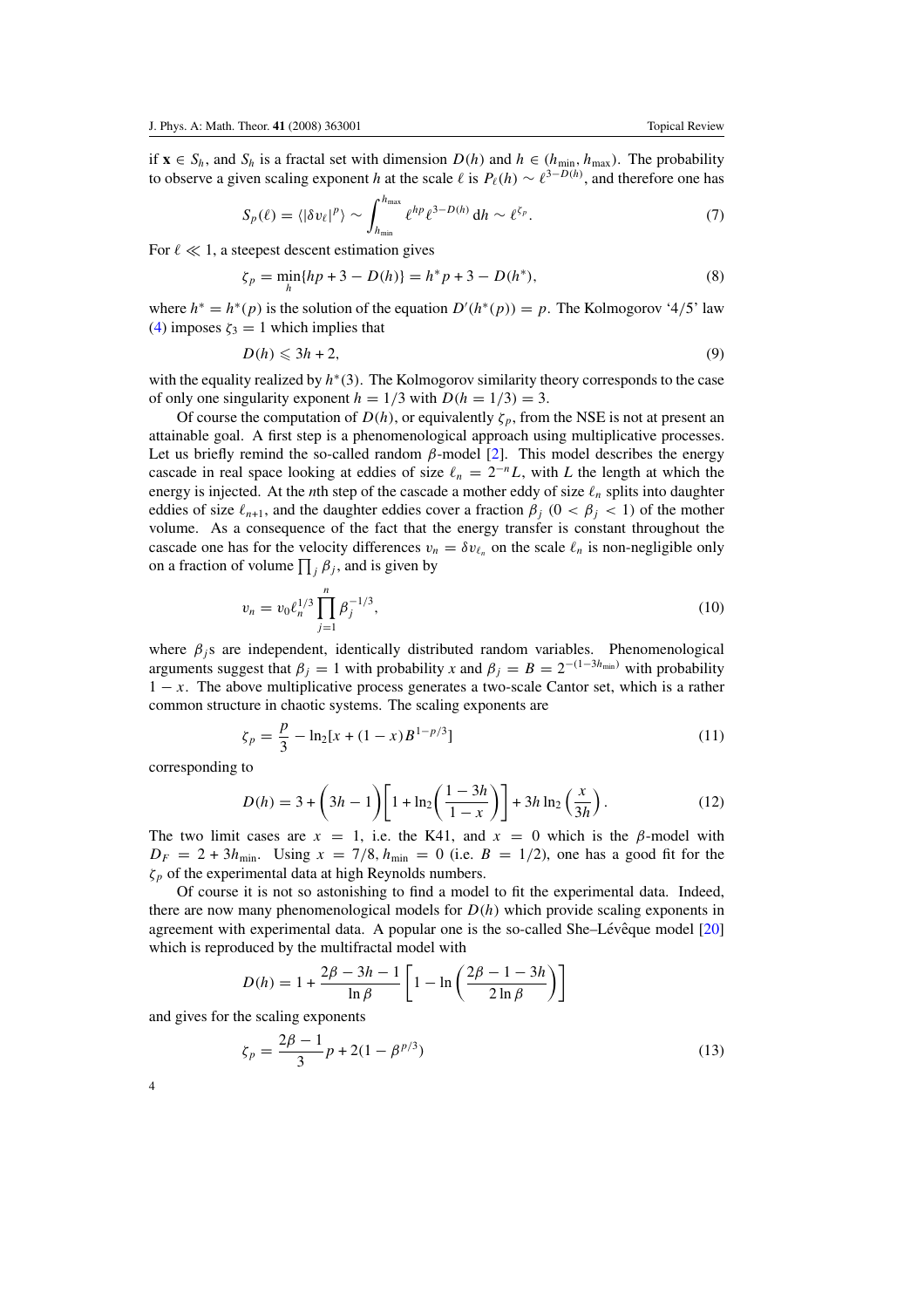

**Figure 1.** Structure function scaling exponents *ζp* plotted versus *p*. Circles and triangles correspond to the data of Anselmet *et al* [\[18](#page-24-0)]. The solid line corresponds to Kolmogorov scaling *p/*3; the dashed line is the random *β*-model prediction [\(11\)](#page-4-0) with  $B = 1/2$  and  $x = 7/8$ ; the dotted line is the She–Lévê que prediction ([13\)](#page-4-0) with  $\beta = 2/3$ .

which are close to the experimental data for  $\beta = 2/3$ . Another important model, which was introduced by Kolmogorov himself without reference to the multifractal model, is the log-normal model which will be discussed in section 2.2.

The relevance, and the success, of the multifractal approach is in the possibility to predict, and test, nontrivial statistical features, e.g. the probability density function (PDF) of the velocity gradient, the existence of an intermediate dissipative range and precise scaling for Lagrangian quantities. Once  $D(h)$  is obtained by a fit of the experimental data, e.g. from the  $\zeta_p$ , then all the predictions obtained in the multifractal model framework must be verified without additional free parameters.

#### *2.2. Relation between the original multifractal model and the f (α) versus α*

The multifractal model for the FDT previously discussed is linked to the so-called  $f(\alpha)$  versus *α* description of the singular measures (e.g. in chaotic attractors)  $[12, 14, 21]$  $[12, 14, 21]$  $[12, 14, 21]$  $[12, 14, 21]$  $[12, 14, 21]$  $[12, 14, 21]$ . In order to show this connection let us recall the Kolmogorov revised theory [\[5\]](#page-24-0) (called K62) stating that the velocity increments  $\delta v_\ell$  scales as  $(\epsilon_\ell \ell)^{1/3}$ , where  $\epsilon_\ell$  is the energy dissipation spaceaveraged over a cube of edge  $\ell$ . Let us introduce the measure  $\mu(\mathbf{x}) = \epsilon(\mathbf{x})/\bar{\epsilon}$ , a partition of non-overlapping cells of size  $\ell$  and the coarse graining probability

$$
P_i(\ell) = \int_{\Lambda_{\ell}(\mathbf{x})} \mathrm{d}\mu(\mathbf{y})
$$

where  $\Lambda_l(\mathbf{x}_i)$  is a cube of edge  $\ell$  centered in  $\mathbf{x}_i$ , of course  $\epsilon_\ell \sim \ell^{-3} P(\ell)$ . Denoting with  $\alpha$  the scaling exponent of  $P_\ell$  and with  $f(\alpha)$  the fractal dimension of the subfractal with a scaling exponent  $\alpha$ , we can introduce the Renyi dimensions  $d_p$ :

$$
\sum_i P_i(\ell)^p \sim \ell^{(p-1)d_p},
$$

where the sum is over the non-empty boxes. A simple computation gives

$$
(p-1)d_p = \min_{\alpha} [p\alpha - f(\alpha)].
$$

Noting that  $\langle \epsilon_{\ell}^p \rangle = \ell^3 \sum \epsilon_{\ell}^p$ , we have  $\langle \epsilon_{\ell}^p \rangle \sim \ell^{(p-1)(d_p-3)},$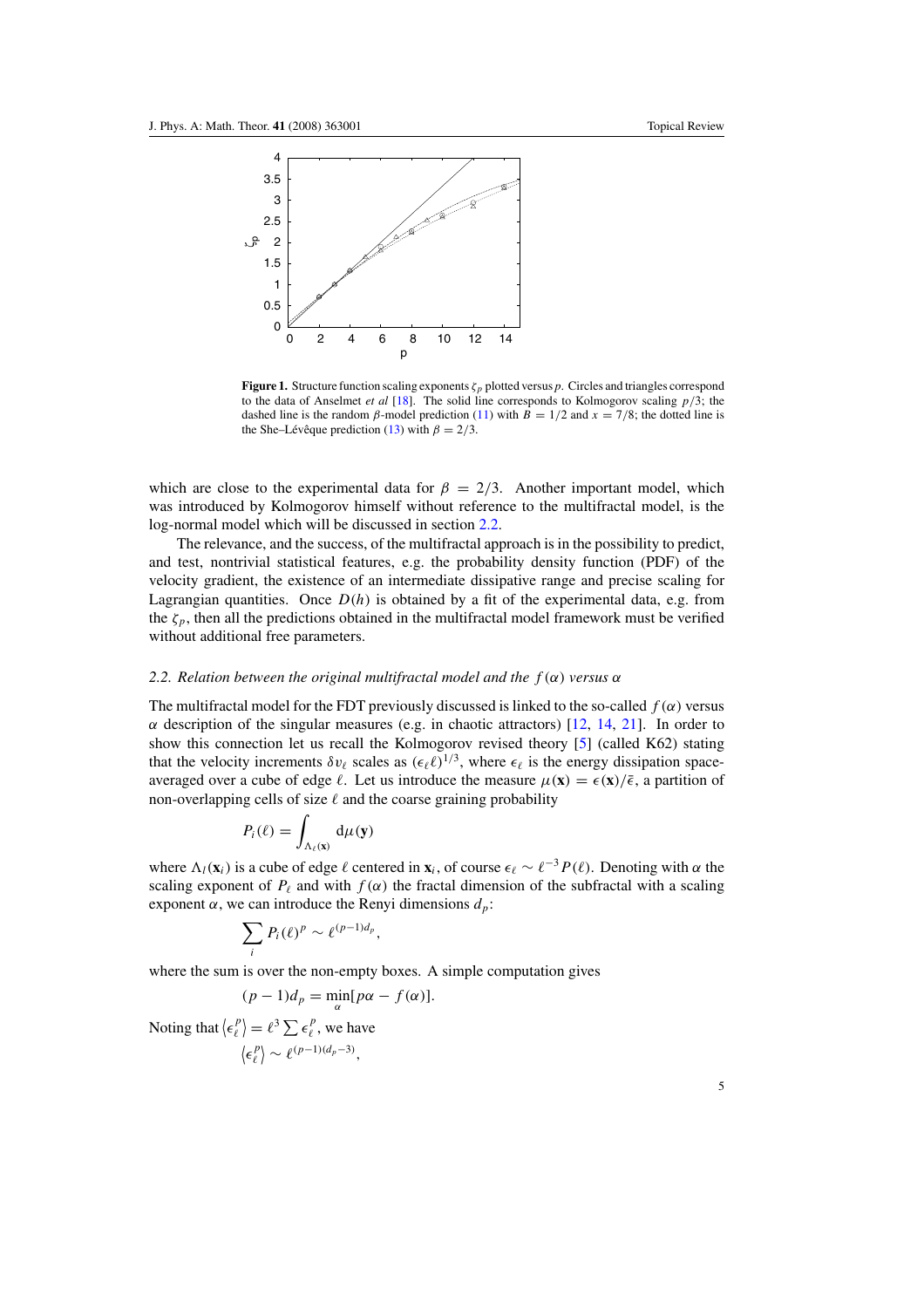<span id="page-6-0"></span>therefore one has the correspondence

$$
h \leftrightarrow \frac{\alpha-2}{3}, \qquad D(h) \leftrightarrow f(\alpha), \qquad \zeta_p = \frac{p}{3} + \left(\frac{p}{3} - 1\right)(d_{\frac{p}{3}} - 3).
$$

Of course the result  $\zeta_3 = 1$ , once assumed  $\delta v \sim (\epsilon_\ell \ell)^{1/3}$ , holds for any  $f(\alpha)$ . Let us note that the log-normal theory K62 where

$$
\zeta_p = \frac{p}{3} + \frac{\mu}{18}p(3-p)
$$

is a special case of the multifractal model, where there are no restrictions on the values of *h* and  $D(h)$  is a parabola with a maximum at  $D_F = 3$ :

$$
D(h) = -\frac{9}{2\mu}h^2 + \frac{3}{2}(2+\mu)h - \frac{4-20\mu+\mu^2}{8\mu}
$$

and the parameter  $\mu$  is determined by the fluctuation of  $\ln \epsilon_{\ell}$ .

#### *2.3. A technical remark on multifractality*

To obtain the scaling behavior of  $S_p(\ell) \sim (\ell/L)^{\zeta_p}$  given by [\(7\)](#page-4-0) with  $\zeta_p$  obtained from [\(8\)](#page-4-0), one has to assume that the exponent  $ph + 3 - D(h)$  has a minimum,  $\zeta_p$ , which is a function of *h*, and that such an exponent behaves quadratically with *h* in the vicinity of the minimum. This is the basic assumption to apply the Laplace method of steepest descent [\[22](#page-24-0)]. The point we would like to recall here is that, for small separations,  $\ell$ , it is true that  $S_n(\ell) \sim (\ell/L)^{\zeta_p}$  but with a logarithmic prefactor:

$$
S_p(\ell) \sim \left[ -\ln\left(\frac{\ell}{L}\right) \right]^{-1/2} \left(\frac{\ell}{L}\right)^{\zeta_p}.
$$
 (14)

Such a prefactor is usually not considered in the naive application of the Laplace method leading to [\(7\)](#page-4-0). The presence of such logarithmic correction, if present, would clearly invalidate the 4*/*5th law [\(4\)](#page-3-0), one of the very few exact results in fully developed turbulence.

The question on whether such logarithmic correction is likely has quantitatively been addressed by Frisch *et al* [\[23](#page-24-0)]. There, exploiting the refined large-deviations theory, the authors were able to explain in which way the logarithmic contribution cancels out thus giving rise to a prediction fully compatible with the naive (*a priori* unjustified) procedure to extract the scaling behavior [\(7\)](#page-4-0). The key point is that the leading-order large deviation result for the probability  $P_{\ell}(h)$  to be within a distance  $\ell$  of the set carrying singularities of scaling exponent between  $h$  and  $h + dh$ ,

$$
P_{\ell}(h) \sim \left(\frac{\ell}{L}\right)^{3-D(h)},\tag{15}
$$

must be generalized to take into account the next subleading order. In doing so, as a result one obtains [\[23](#page-24-0)]

$$
P_{\ell}(h) \sim \left(\frac{\ell}{L}\right)^{3-D(h)} \left[-\ln\frac{\ell}{L}\right]^{1/2},\tag{16}
$$

which contains subleading logarithmic correction. It is worth observing that despite the multiplicative character of the logarithmic correction one speaks of 'subleading correction'. This is justified by the fact that the correct statement of the large-deviations leading-order result involves the logarithm of the probability divided by the logarithm of the scale. The correction is then a subleading additive term.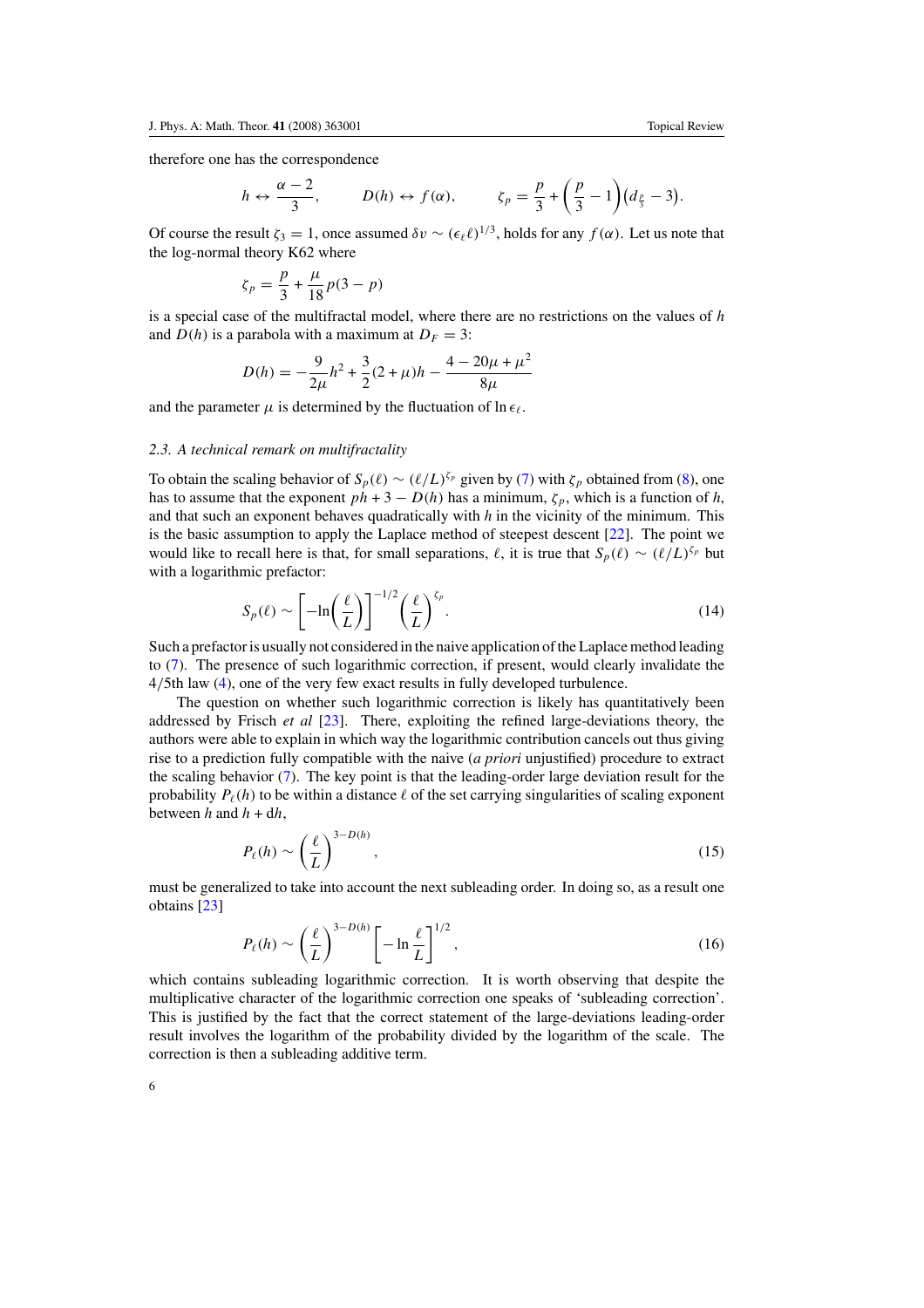<span id="page-7-0"></span>Once expression [\(16\)](#page-6-0) is plugged in the integral

$$
S_p(\ell) \sim \int \mathrm{d}h \, P_\ell(h) \left(\frac{\ell}{L}\right)^{ph} \tag{17}
$$

and the saddle point estimation is carried out according to [\[22](#page-24-0)], logarithms disappear and the expected 4*/*5th law emerges.

It is worth mentioning that the presence of a square root of a logarithm correction in the multifractal probability density had already been proposed by [\[24](#page-24-0)] on the basis of a normalization requirement. In that paper, the authors observed that without such a correction the singularity spectrum  $f(\alpha)$  comes out wrong; they also pointed out that a similar correction has been proposed by [\[25\]](#page-24-0) in connection with the measurement of generalized Renyi dimensions.

#### **3. Implications of multifractality on Eulerian features**

At first we note that a consequence of the presence of the intermittency the Kolmogorov scale does not take a unique value. The local dissipative scale  $\ell_p$  is determined by imposing the effective Reynolds number to be of order unity:

$$
Re(\ell_D) = \frac{\delta v_D \ell_D}{\nu} \sim 1,\tag{18}
$$

therefore the dependence of  $\ell_D$  on *h* is thus

$$
\ell_D(h) \sim LRe^{-\frac{1}{1+h}},\tag{19}
$$

where  $Re = Re(L)$  is the large-scale Reynolds number [\[26](#page-24-0)].

In this section we will show that the fluctuations of the dissipative scale, due to the intermittency in the turbulent cascade, is relevant of the statistical features of the velocity differences and velocity gradient, and in addition it implies the existence of an intermediate region between the inertial and dissipative range [\[27](#page-24-0)].

#### *3.1. The PDF of the velocity differences and velocity gradient*

Let us denote by *s* the longitudinal velocity gradient. Such a quantity can immediately be expressed in terms of the singularity exponents *h* as

$$
|s| \sim \frac{\delta v_{\ell_D}}{\ell_D} = v_0 \ell_D^{h-1} = v_0^{\frac{2}{1+h}} v_{\frac{h+1}{h+1}},\tag{20}
$$

where we used the fact that  $\delta v_{\ell} \sim v_0 l^h$  from [\(6\)](#page-3-0) and we have exploited (19). From (20) we realize that we can easily express the PDF of  $s$  (for a fixed  $h$ ),  $P_h(s)$ , in terms of the PDF,  $\Pi(V_0)$ , of the large-scale velocity differences  $V_0$ , with  $v_0 \equiv |V_0|$ . The latter PDF is indeed known to be accurately described by the Gaussian distribution [\[28](#page-24-0)]. The link between the two PDFs is given by the standard relation

$$
P_h(s) = \Pi(V_0) \left| \frac{\mathrm{d}V_0}{\mathrm{d}s} \right| \tag{21}
$$

from which one immediately gets

$$
P_h(s) \sim \left(\frac{\nu}{|s|}\right)^{\frac{1-h}{2}} e^{-\frac{\nu^{1-h}|s|^{1+h}}{2(V_0^2)}}.
$$
 (22)

The K41 theory and the *β*-model correspond to  $h = 1/3$  and  $h = (D<sub>F</sub> - 2)/3$ , respectively. In both cases, a stretched exponential form for the PDF is predicted with an exponent,  $1 + h$ ,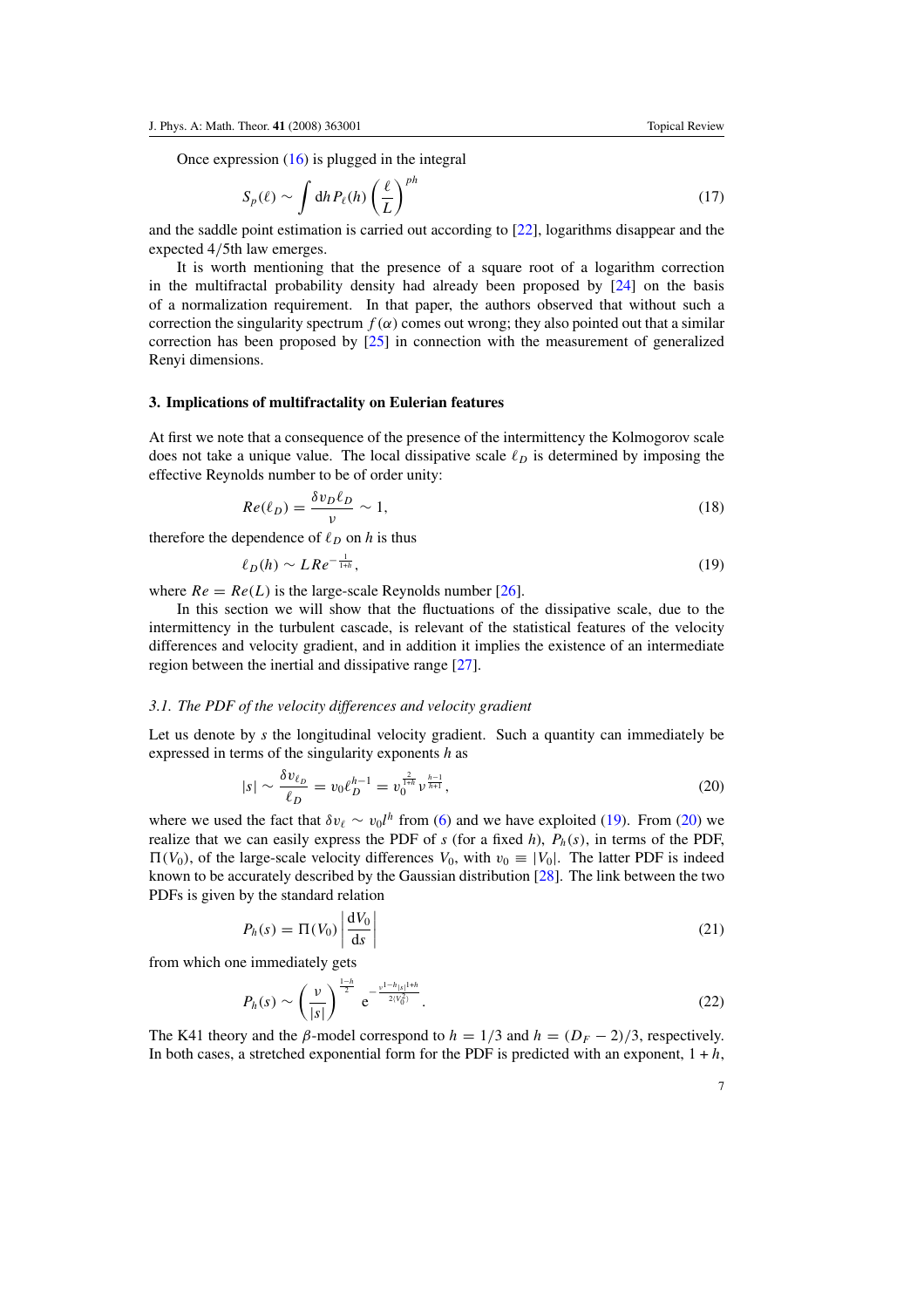larger than 1. Experimental data (see, e.g. [\[29](#page-25-0), [30\]](#page-25-0)) are not consistent with such a prediction being actually compatible with a stretched exponent whose value is smaller than 1.

The multifractal description has thus to be exploited to capture those experimental evidences. To do that we recall expression [\(10\)](#page-4-0) for the random *β*-model

$$
v_n = v_0 \ell_n^{1/3} \prod_{j=1}^n \beta_j^{-1/3} \tag{23}
$$

from which the probability distribution of the velocity increments  $v_n$  reads

$$
P(v_n) = \int \Pi(V_0) \, dV_0 \int \delta \left( v_n - v_0 l_n^{1/3} \prod_{i=1}^n \beta_i^{-1/3} \right) \prod_{j=1}^n \beta_i \mu(\beta_i) \, d\beta_i. \tag{24}
$$

Here,  $\mu(\beta_i)$  is the probability density of  $\beta_i$  s assumed to be of the form

$$
\mu(\beta_i) = x\delta(\beta_i - 1) + (1 - x)\delta(\beta_i - B) \tag{25}
$$

with  $B = 2^{-(1-3h_{\min})}$ .

Since  $\beta_i$ s are identically distributed, the above integral becomes

$$
P(v_n) = \sum_{K=0}^{n} {n \choose K} x^{n-K} (1-x)^K B^{4K/3} l_n^{-1/3} e^{-CB^{2K/3} l_n^{-2/3} v_n^2}
$$
 (26)

with  $C \equiv (2\langle V_0^2 \rangle)^{-1}$ . It is easy to see [\[31\]](#page-25-0) the passage of the above PDF from a Gaussian form at large scales (small *n*) to an exponential-like form at small scales (large *n*).

To obtain the gradient PDF from  $(26)$  it is sufficient to stop the sum at  $n = N$  such that  $v_N l_N / v = 1$ . This is equivalent to say

$$
l_N^2 = 2^{-2N} \sim \frac{v}{s} \qquad \text{or} \qquad N = \frac{\ln \frac{s}{v}}{2\ln 2}.
$$
 (27)

By noting that  $B^{2N} = (\nu/s)^{1-3h_{min}}$  the resulting gradient PDF reads

$$
P(s) \sim \sum_{K=0}^{N} {N \choose K} x^{N-K} (1-x)^K \left(\frac{\nu}{|s|}\right)^{(1+2q)/3} e^{-C \nu^{(2+q)/3} |s|^{(4-q)/3}}, \tag{28}
$$

where  $q \equiv K(1 - 3h_{\text{min}})/N$ . The K41 prediction corresponds to considering only the term  $K = 0$  with  $x = 1$ .

We already discussed that  $x = 7/8$  and  $h_{\text{min}} = 0$  provide a good fit for the scaling exponents  $\zeta_p$  of the structure functions in the limit of high Reynolds numbers. The same parameters give a PDF behavior in good agreement with the available experimental data (see [\[31](#page-25-0)] and figure [2\)](#page-9-0).

#### *3.2. Intermediate dissipative range*

Now let us show that as a consequence of the fluctuations of the dissipative scale one has the existence of an intermediate region (the intermediate dissipative range, IDR) between the inertial and dissipative range [\[27\]](#page-24-0). The presence of fluctuations of  $\ell_p$ , see [\(19\)](#page-7-0), modifies the evaluation of the structure functions [\(7\)](#page-4-0): for a given  $\ell$ , the saddle point evaluation remains unchanged if, for the selected exponent  $h^*(p)$ , one has  $\ell_D(h^*(p)) < \ell$ . If, in contrast, the selected exponent is such that  $\ell_D(h^*(p)) > \ell$  the saddle point evaluation is not consistent, because at scale  $\ell$  the power-law scaling [\(6\)](#page-3-0) is no longer valid. In this intermediate dissipation range, the integral in [\(7\)](#page-4-0) is dominated by the smallest acceptable scaling exponent  $h(\ell)$  given by inverting [\(19\)](#page-7-0), and the structure function of order *p* a pseudo-algebraic behavior, i.e. a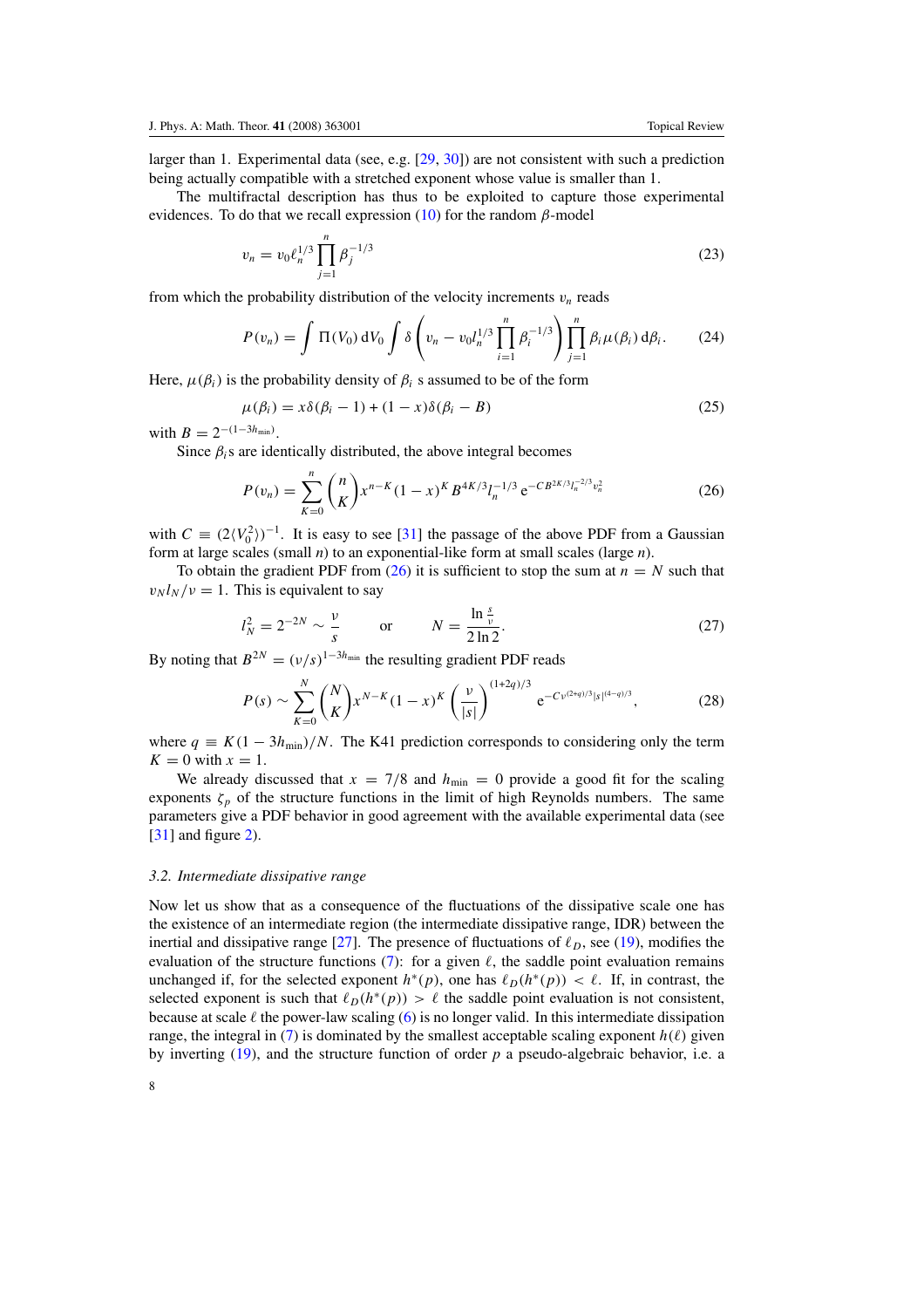<span id="page-9-0"></span>

**Figure 2.** Log-linear plot of the PDF of velocity gradients *s* rescaled with the rms value. Points represent experimental data from [\[30\]](#page-25-0), solid line is the multifractal prediction with the random *β*-model, dotted and dashed lines represent the K41 and *β*-model results, respectively.

power law with exponent  $ph(\ell) + 3 - D(h(\ell))$  which depends on the scale  $\ell$ . Taking into account the fluctuations of the dissipative range [\[27](#page-24-0)], one has for the structure functions

$$
S_p(\ell) \sim \begin{cases} \ell^{\zeta_p} & \text{if } \ell_D(h^*(p)) < \ell \\ \ell^{h(\ell)p+3-D(h(\ell))} & \text{if } \ell_D(h_{\min}) < \ell < \ell_D(h^*(p)). \end{cases} \tag{29}
$$

A simple calculation [\[27](#page-24-0), [13](#page-24-0)] shows that it is possible to find a universal description valid both in the inertial and in the intermediate dissipative ranges. Let us discuss this point for the energy spectrum  $E(k)$ . Introducing the rescaled variables

$$
F(\theta) = \frac{\ln E(k)}{\ln Re} \quad \text{and} \quad \theta = \frac{\ln k}{\ln Re}, \tag{30}
$$

one obtains the following behavior:

$$
F(\theta) = \begin{cases} -(1 + \zeta_2)\theta & \text{for } \theta < \frac{1}{1 + h^*(2)} \\ -2 - 2\theta + \theta D(\theta^{-1} - 1) & \text{for } \frac{1}{1 + h^*(2)} < \theta < \frac{1}{1 + h_{\min}}. \end{cases}
$$
(31)

The prediction of the multifractal model is that  $\ln E(k)/\ln Re$  is a universal function of  $\ln k / \ln Re$ . This is in contrast with the usual scaling hypothesis according to which  $\ln E(k)$ should be a universal function of  $ln(k/k_D)$ ). The multifractal universality has been tested by collapsing energy spectra obtained from turbulent flow in a wide range of *Re* [\[32\]](#page-25-0), see also [\[33](#page-25-0)].

#### *3.3. Exit times for turbulent signals and the IDR*

In the following we will discuss a method alternative to the study of the structure functions which allows for a deeper understanding of the IDR.

Basically, in typical experiments one is forced to analyze the one-dimensional string of data  $v(t)$ , e.g. the output of hot-wire anemometer, and the Taylor frozen-turbulence hypothesis is used to bridge measurements in space with measurements in time. As a function of time increment,  $\tau$ , structure functions assume the form:  $S_p(\tau) = \langle [(v(t + \tau) - v(t))]^p \rangle$ . In the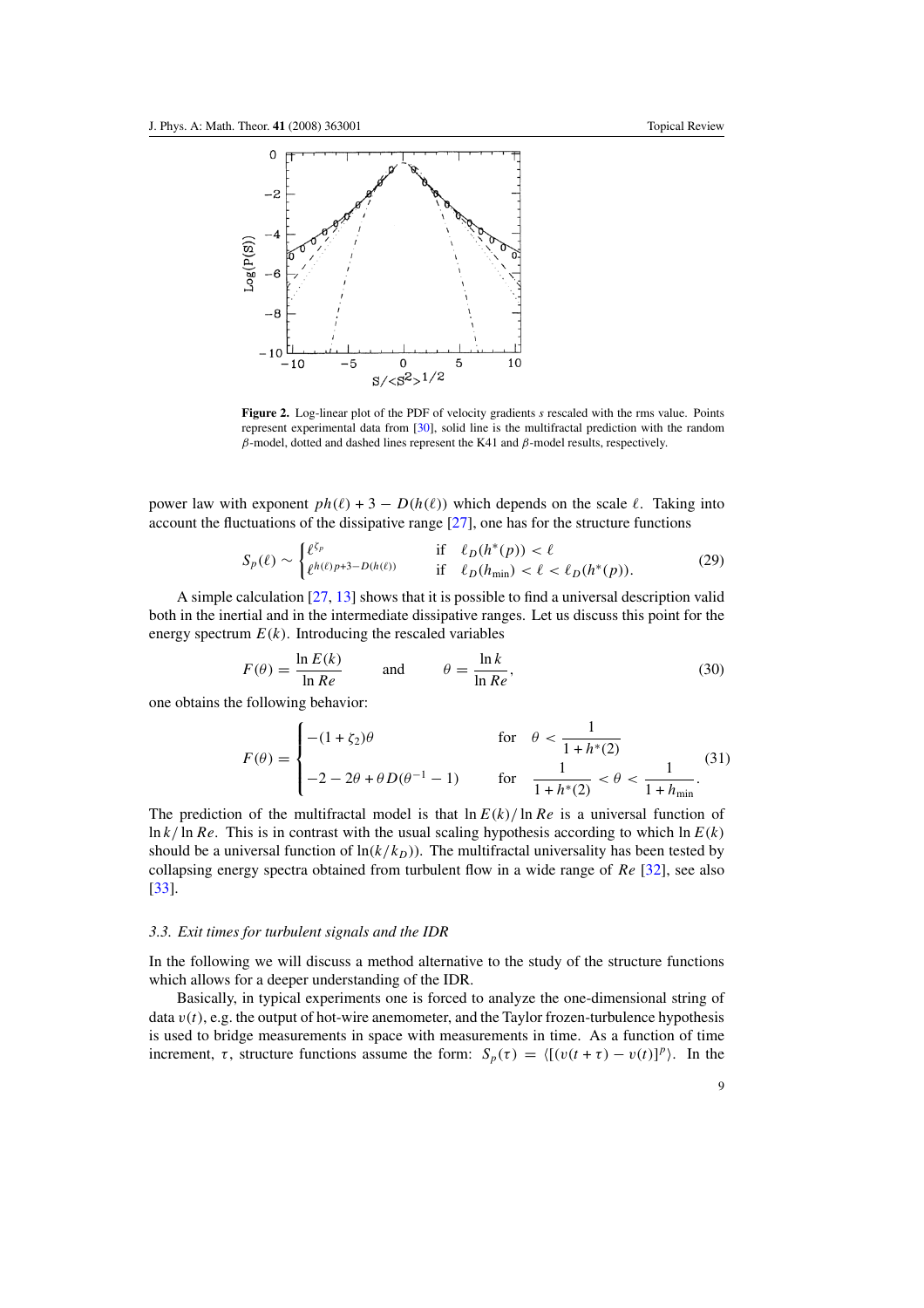<span id="page-10-0"></span>inertial range,  $\tau_D \ll \tau \ll T_0$  (where  $T_0 = L_0/V_0$ , and the dissipative time,  $\tau_D = \ell_D/V_0$ ), the structure functions develop an anomalous scaling behavior:  $S_p(\tau) \sim \tau^{\zeta_p}$ , where  $\tau \sim \ell/V_0$ .

The main idea, which can be applied both to experimental and synthetic data, is to take a time sequence  $v(t)$ , and to analyze the statistical properties of the exit times from a set of defined velocity thresholds. More precisely, given a reference initial time  $t_0$  with velocity  $v(t_0)$ , we define  $\tau(\delta v)$  as the first time necessary to have an absolute variation equal to  $\delta v$  in the velocity data, i.e.  $|v(t_0) - v(t_0 + \tau(\delta v))| = \delta v$ . By scanning the whole time series we recover the probability density functions of  $\tau$ (δ*v*) at varying δ*v* from the typical large-scale values down to the smallest dissipative values. Positive moments of  $\tau(\delta v)$  are dominated by events with a smooth velocity field, i.e. laminar bursts in the turbulent cascade. Let us define the inverse structure functions (Inverse-SF) as [\[33,](#page-25-0) [34\]](#page-25-0)

$$
\Sigma_p(\delta v) \equiv \langle \tau^p(\delta v) \rangle. \tag{32}
$$

It is necessary to perform weighted average over the time-statistics in a weighted way. This is due to the fact that by looking at the exit-time statistics we are not sampling the time-series uniformly, i.e. the higher the value of  $\tau(\delta v)$  is, the longer it remains detectable in the time series.

It is possible to show  $\lceil 35 \rceil$  that the sequential time average of any observable, A, based on exit-time statistics,  $\langle A \rangle_e$ , is connected to the uniformly-in-time multifractal average by the relation

$$
\langle A \rangle = \frac{\langle A \tau \rangle_e}{\langle \tau \rangle_e}.
$$
\n(33)

For  $A = \tau^p(\delta v)$  the above relations becomes

$$
\langle \tau^p(\delta v) \rangle = \frac{\langle \tau^{p+1} \rangle_e}{\langle \tau \rangle_e}.
$$
\n(34)

According to the multifractal description we assume that for velocity thresholds corresponding to inertial range values of the velocity differences the following dimensional relation is valid:

$$
\delta_{\tau} v \sim \tau^h \to \tau(\delta v) \sim \delta v^{1/h},
$$

and the probability to observe a value  $\tau$  for the exit time is given by inverting the multifractal probability, i.e.  $P(\tau \sim \delta v^{1/h}) \sim \delta v^{[3-D(h)]/h}$ . With this ansatz in the inertial range one has

$$
\Sigma_p(\delta v) \sim \int_{h_{\min}}^{h_{\max}} dh \, \delta v^{[p+3-D(h)]/h} \sim \delta v^{\chi_p},\tag{35}
$$

where with the Laplace method one obtains

$$
\chi_p = \min_h \{ [p+3 - D(h)]/h \}. \tag{36}
$$

Now let us consider the IDR properties.

For each *p*, the saddle point evaluation selects a particular  $h = h_s(p)$  where the minimum is reached. Let us also remark that from (35) we have an estimate for the minimum value assumed by the velocity in the inertial range given a certain singularity  $h: v_m(h) = \delta_{\tau_a(h)} v \sim v^{h/(1+h)}$ . Therefore, the smallest velocity value at which the scaling (35) still holds depends on both *ν* and *h*. Namely,  $\delta v_m(p) \sim v^{h_s(p)/1+h_s(p)}$ . The most important consequence is that for  $\delta v < \delta v_m(p)$ the integral  $(35)$  is not any more dominated by the saddle point value but by the maximum *h* value still dynamically alive at that velocity difference,  $1/h(\delta v) = -1 - \log(v)/\log(\delta v)$ . This leads for  $\delta v < \delta v_m(p)$  to a pseudo-algebraic law:

$$
\Sigma_p(\delta v) \sim \delta v \left[ P + 3 - D(h(\delta v)) \right] / h(\delta v). \tag{37}
$$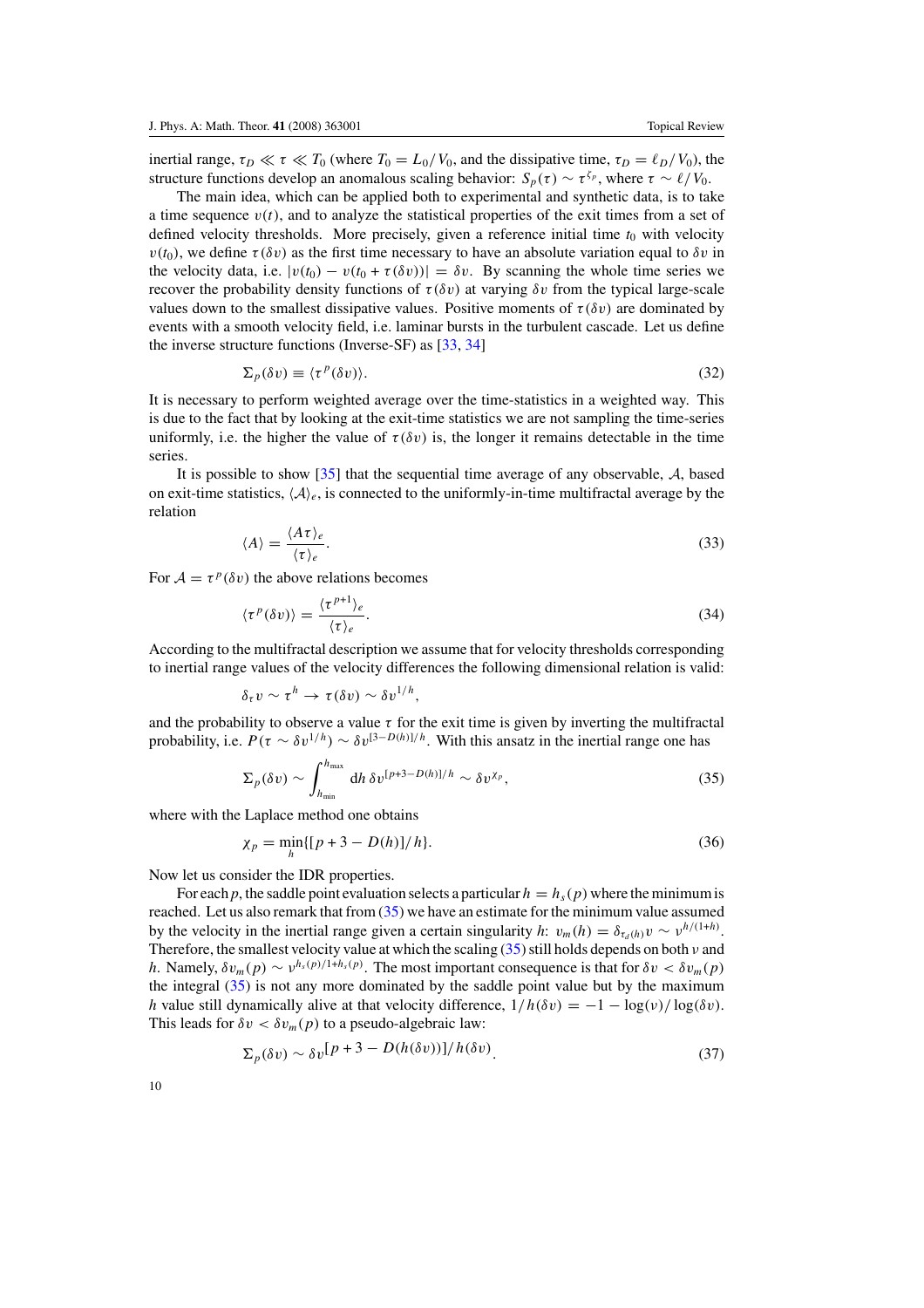<span id="page-11-0"></span>

**Figure 3.** Inverse structure functions  $\Sigma_1(\delta v)$ . The straight lines show the dissipative range behavior (dashed)  $\Sigma_1(\delta v) \sim \delta v$ , and the inertial range non-intermittent behavior (dotted)  $\Sigma_1(\delta v) \sim (\delta v)^3$ . The inset shows the direct structure function  $S_1(\tau)$  with the superimposed intermittent slope  $\zeta_1 = 0.39$ .

The presence of this *p*-dependent velocity range, intermediate between the inertial range,  $\sum_{p}(\delta v) \sim \delta v^{\chi_p}$ , and the dissipative scaling,  $\sum_{p}(\delta v) \sim \delta v^p$ , is the IDR signature.

In figure 3 we show  $\Sigma_1(\delta v)$  evaluated on a string of high-Reynolds number experimental data as a function of the available range of velocity thresholds *δv*. This data set has been measured in a wind tunnel at  $Re_\lambda \sim 2000$ . One can see that the scaling is very poor. On the other hand (the inset of figure 3), the scaling behavior of the direct structure functions  $\langle |\delta v(\tau)| \rangle \sim \tau^{\zeta_1}$  is quite clear in a wide range of scales. This is a clear evidence of IDR's contamination into the whole range of available velocity values for the Inverse-SF cases.

Now let us go back to the statistical properties of the IDR. In order to study this question we have smoothed the stochastic synthetic field,  $v(t)$  (see the appendix) by performing a running-time average over a time-window, *δT* . Then we compare Inverse-SF obtained for different Reynolds numbers, i.e. for different dissipative cut-off:  $Re \sim \delta T^{-4/3}$ .

Expression [\(37\)](#page-10-0) predicts the possibility to obtain a data collapse of all curves with different Reynolds numbers by rescaling the Inverse-SF as follows [\[27](#page-24-0), [36](#page-25-0)]:

$$
-\ln(\Sigma_p(\delta v))/\ln(\delta T/\delta T_0) \qquad \text{versus} \quad -\ln(\delta v/U)/\ln(\delta T/\delta T_0), \tag{38}
$$

where *U* and  $\delta T_0$  are adjustable dimensional parameters.

Figure [4](#page-12-0) shows the rescaling (38) of the Inverse-SF,  $\Sigma_1(\delta v)$ , both for the synthetic field at different Reynolds numbers and for the experimental signals. As it is possible to see, the data collapse is very good. This is a clear evidence that the poor scaling range observed in figure [4](#page-12-0) for the experimental signal can be explained as the signature of the IDR.

#### **4. The relation between Eulerian and Lagrangian statistics**

A problem of great interest concerns the study of the spatial and temporal structure of the so-called passive fields, indicating by this term quantities transported by the flow without affecting the velocity field. The paradigmatic equation for the evolution of a passive scalar field  $\theta$ (**x***,t*) advected by a velocity field **v**(**x***,t*) is [\[37\]](#page-25-0)

$$
\partial_t \theta + \nabla \cdot (\mathbf{v}\theta) = \chi \nabla^2 \theta \tag{39}
$$

where  $\chi$  is the molecular diffusion coefficient.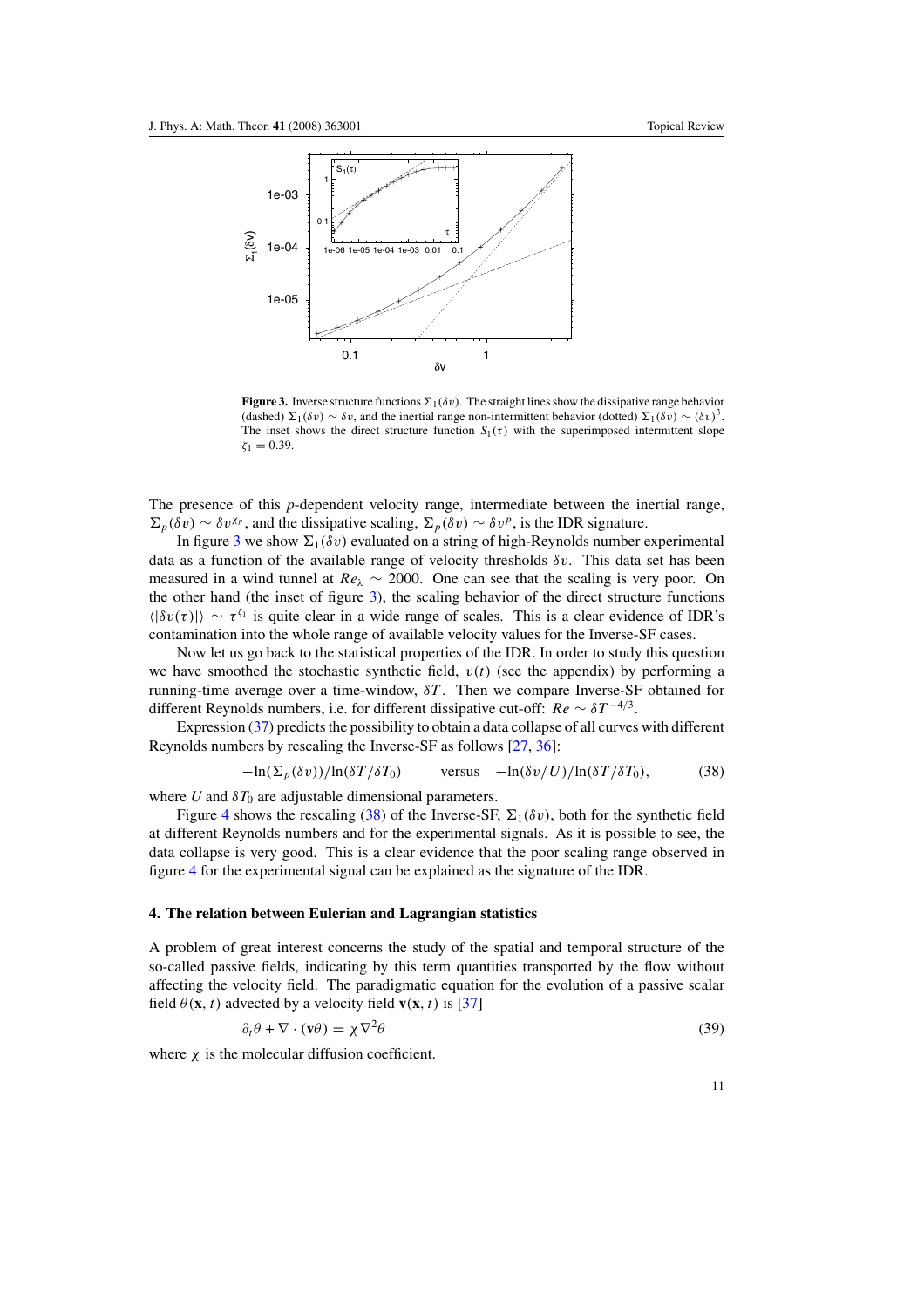<span id="page-12-0"></span>

**Figure 4.** Data collapse of the Inverse-SF,  $\Sigma_1(\delta v)$ , obtained by the rescaling [\(38\)](#page-11-0) for the smoothed synthetic signals (with time windows:  $\delta T = 4.8 \times 10^{-4}$ ,  $3 \times 10^{-5}$ ,  $2 \times 10^{-6}$ ) and the experimental data (EXP). The two straight lines have the dissipative (solid line) and the inertial range (dashed) slope.

Problem [\(39\)](#page-11-0) can be studied through two equivalent approaches, both due to Euler [\[38\]](#page-25-0). The first, referred to as 'Eulerian', deals at any time with the field  $\theta$  in the space domain covered by the fluid; the second considers the time evolution of trajectories of each fluid particle and is called 'Lagrangian'.

The motion of a fluid particle is determined by the differential equation

$$
\frac{d\mathbf{x}}{dt} = \mathbf{v}(\mathbf{x}, t) \tag{40}
$$

which also describes the motion of test particles, for example a powder embedded in the fluid, provided that the particles are neutral and small enough not to perturb the velocity field, although large enough not to perform a Brownian motion. Particles of this type are commonly used for flow visualization in fluid mechanics experiments [\[39\]](#page-25-0). We remark that the complete equation for the motion of a material particle in a fluid when density and volume effects are taken into account can be rather complicated [\[40,](#page-25-0) [41\]](#page-25-0).

The Lagrangian equation of motion (40) formally represents a dynamical system in the phase-space of physical coordinates. By very general considerations, it is now well established that even in regular velocity field the motion of fluid particles can be very irregular [\[42](#page-25-0), [43\]](#page-25-0). In this case initially nearby trajectories diverge exponentially and one speaks of *Lagrangian chaos* or *chaotic advection*. In general, chaotic behaviors can arise in two-dimensional flow only for time-dependent velocity fields, while it can be present even for stationary velocity fields in three dimensions.

If  $\chi = 0$ , it is easy to realize that [\(39\)](#page-11-0) is equivalent to (40). Indeed, we can write

$$
\theta(\mathbf{x}, t) = \theta(T^{-t}\mathbf{x}, 0),\tag{41}
$$

where *T* is the formal evolution operator of (40):  $\mathbf{x}(t) = T^t \mathbf{x}(0)$ .

Taking into account the molecular diffusion *χ*, [\(39\)](#page-11-0) is the Fokker–Planck equation of the Langevin equation [\[44\]](#page-25-0)

$$
\frac{d\mathbf{x}}{dt} = \mathbf{v}(\mathbf{x}, t) + \eta(t),\tag{42}
$$

12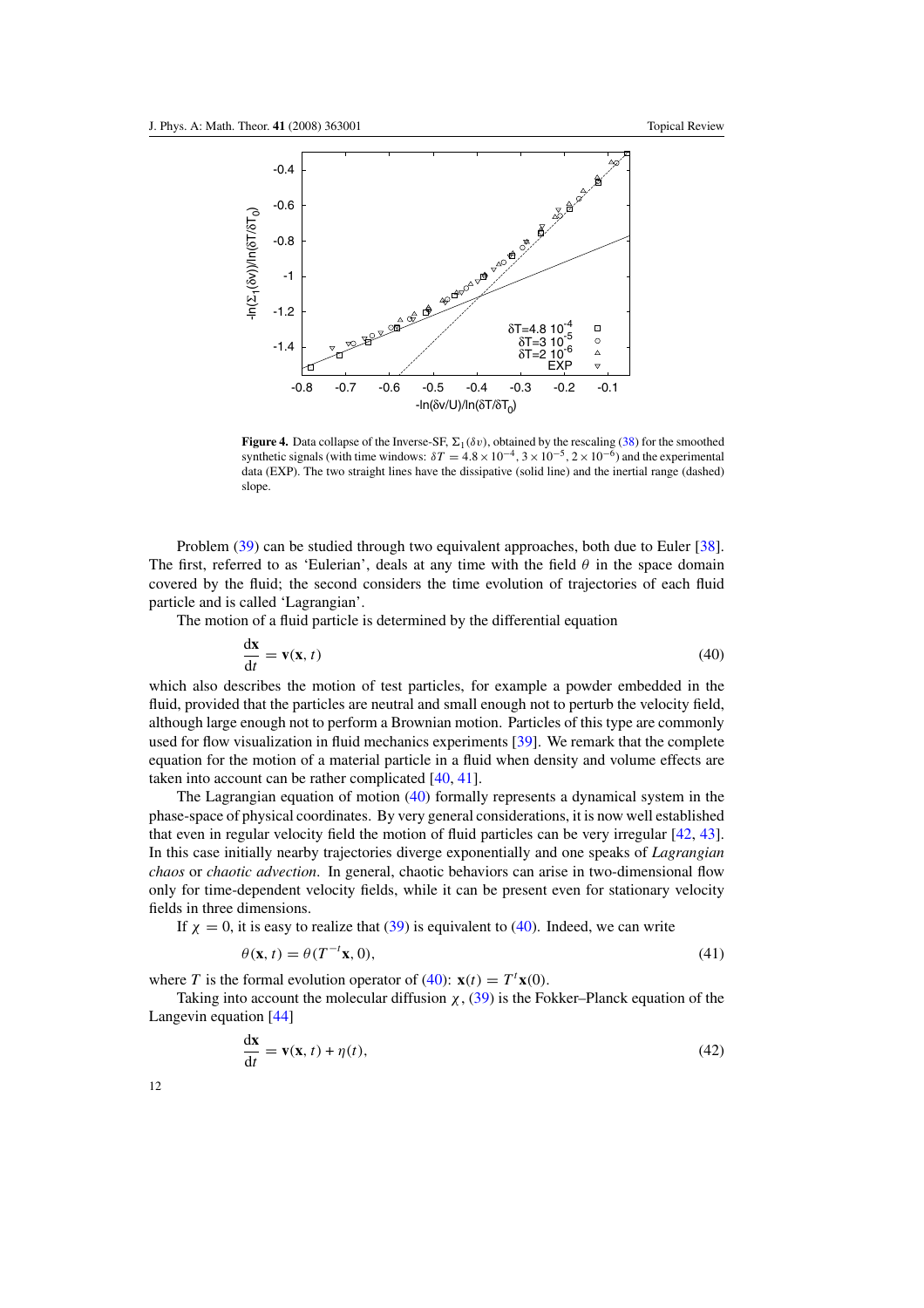<span id="page-13-0"></span>where  $\eta$  is a Gaussian process with zero mean and variance

$$
\langle \eta_i(t)\eta_j(t')\rangle = 2\chi \delta_{ij}\delta(t-t'). \tag{43}
$$

The dynamical system [\(40\)](#page-12-0) becomes conservative in the phase-space in the case of an incompressible velocity field for which

$$
\nabla \cdot \mathbf{v} = 0. \tag{44}
$$

In two dimensions,  $\mathbf{x} = (x_1, x_2)$ , the constraint (44) is automatically satisfied by introducing the stream function  $\psi(\mathbf{x}, t)$ 

$$
v_1 = \frac{\partial \psi}{\partial x_2}, \qquad v_2 = -\frac{\partial \psi}{\partial x_1} \tag{45}
$$

and the evolution equation becomes

$$
\frac{\mathrm{d}x_1}{\mathrm{d}t} = \frac{\partial \psi}{\partial x_2}, \qquad \frac{\mathrm{d}x_2}{\mathrm{d}t} = -\frac{\partial \psi}{\partial x_1};\tag{46}
$$

i.e. formally a Hamiltonian system with the Hamiltonian given by the stream function, *ψ*.

The presence of Lagrangian chaos in regular flows is a remarkable example of the fact that, in general, it is very difficult to relate the Lagrangian and Eulerian statistics. For example, from very complicated trajectories of buoys one cannot infer the time-dependent circulation of the sea. In the following sections, we will see that in the case of fully developed turbulence the disordered nature of the flow makes this connection partially possible at a statistical level.

The equation of motion  $(40)$  shows that the trajectory of a single particle is not Galilean invariant, i.e. invariant with respect to the addition of a mean velocity. The most general Galilean invariant statistics, which is ruled by a small-scale velocity fluctuation, is given by multi-particle, multi-time correlations for which we could expect universal features. In the following we will consider separately the two most studied statistics: single-particle two-time velocity differences and two-particle single-time relative dispersion.

#### *4.1. Single-particle statistics: multifractal description of Lagrangian velocity differences*

The simplest Galilean invariant Lagrangian quantity is the single-particle velocity increment  $\delta$ **v**(t) = **v**(t<sub>0</sub> + t) – **v**(t<sub>0</sub>), where **v**(t) = **v**(**x**(t), t) denotes the Lagrangian velocity of the particle at  $\mathbf{x}(t)$  and the independence on  $t_0$  is a consequence of the stationarity of the flow. Dimensional analysis in fully developed turbulence predicts [\[15](#page-24-0), [45](#page-25-0)]

$$
\langle \delta v_i(t) \delta v_j(t) \rangle = C_0 \bar{\varepsilon} t \delta_{ij},\tag{47}
$$

where  $\bar{\varepsilon}$  is the mean energy dissipation and  $C_0$  is a numerical constant. The remarkable coincidence that the variance of  $\delta v(t)$  grows linearly with time is the physical basis on which stochastic models of particle dispersion are based. It is important to recall that the 'diffusive' nature of (47) is purely incidental: it is a direct consequence of Kolmogorov scaling in the inertial range of turbulence and is not directly related to a diffusive process (i.e. there is no decorrelation justifying the applicability of central limit theorem).

Let us briefly recall the argument leading to the scaling in (47). We can think at the velocity  $v(t)$  advecting the Lagrangian trajectory as the superposition of the different velocity contributions coming from turbulent eddies (which also move with the same velocity of the Lagrangian trajectory). After a time *t* the components associated with the smaller (and faster) eddies, below a certain scale  $\ell$ , are decorrelated and thus at the leading order one has  $\delta v(t) \simeq \delta v(\ell)$ . Within Kolmogorov scaling, the velocity fluctuation at the scale  $\ell$  is given by *δv*( $\ell$ ) ∼ *V*<sub>0</sub>( $\ell/L$ )<sup>1/3</sup>, where *V*<sub>0</sub> represents the typical velocity at the largest scale *L*. The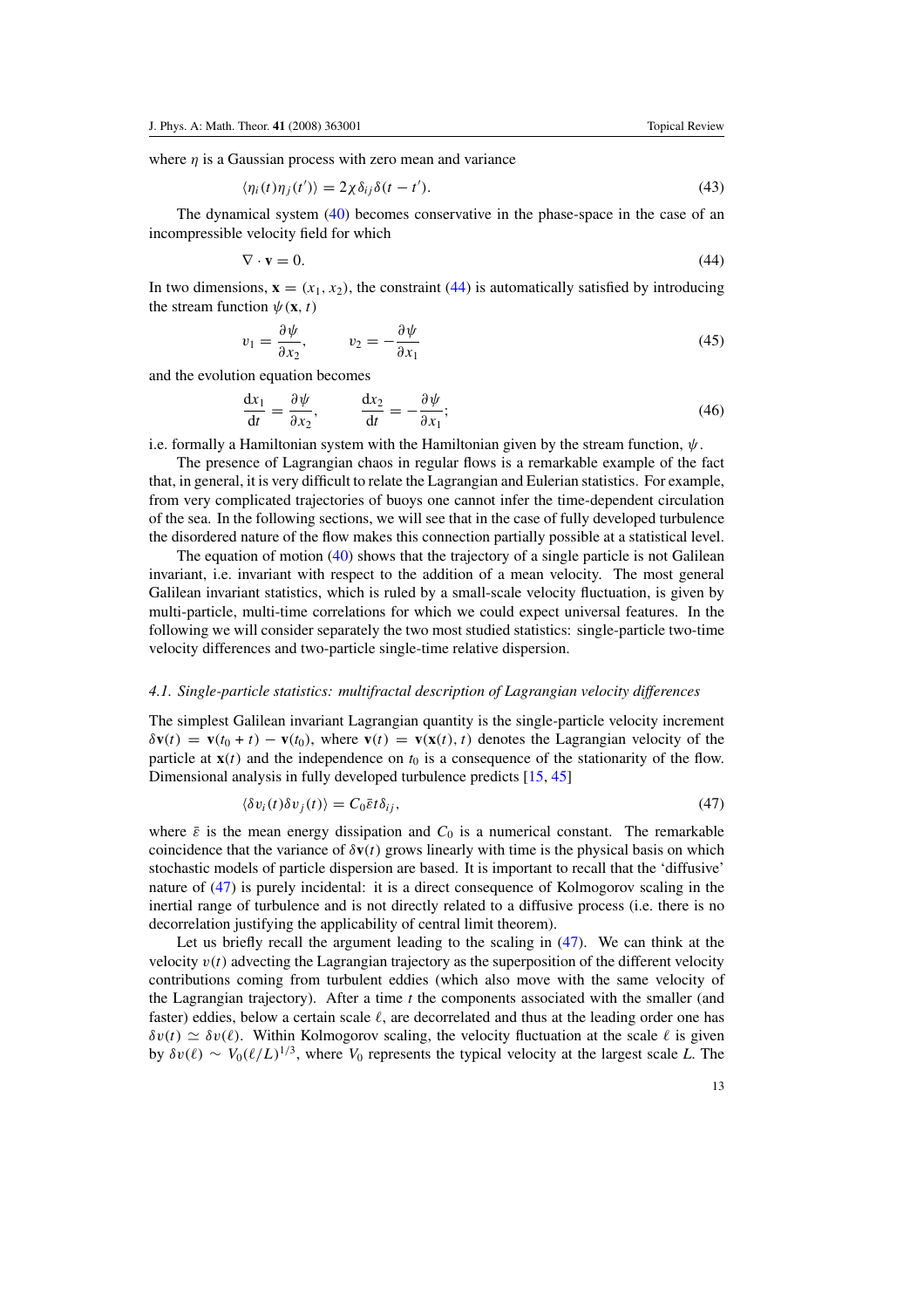<span id="page-14-0"></span>

**Figure 5.** Probability density functions of velocity increments for a numerical simulation at  $R_{\lambda} = 284$ . Curves refer to time increments  $t = (97, 24, 6, 0.7) \tau_D$  from inside to outside (and to the acceleration). In the inset kurtosis  $\langle \delta v(t)^4 \rangle / \langle \delta v(t)^2 \rangle^2$  as a function of time delay is shown. Figure from [\[49\]](#page-25-0).

correlation time of  $\delta v(\ell)$  scales as  $\tau(\ell) \sim \tau_0(\ell/L)^{2/3}$  and thus one obtains the scaling in [\(47\)](#page-13-0) with  $\varepsilon = V_0^2 / \tau_0$ .

Equation [\(47\)](#page-13-0) can be generalized to higher order moments with the introduction of a set of temporal scaling exponents *ξp*:

$$
\langle \delta v(t)^p \rangle \sim V_0^p(t/\tau_0)^{\xi_p}.\tag{48}
$$

The dimensional estimation sketched above gives the prediction  $\xi_p = p/2$ , but one may expect corrections to the dimensional scaling in the presence of intermittency.

A generalization of the above results which takes into account intermittency corrections can be easily developed by using the multifractal model [\[46,](#page-25-0) [47\]](#page-25-0). The dimensional argument is repeated for the local scaling exponent *h*, giving  $\delta v(t) \sim V_0(t/\tau_0)^{h/(1-h)}$ . Integrating over the *h* distribution one ends with

$$
\langle \delta v(t)^p \rangle \sim V_0^p \int \mathrm{d}h \left(\frac{t}{\tau_0}\right)^{\left[ ph - D(h) + 3 \right]/(1-h)},\tag{49}
$$

where  $D(h)$  is the Eulerian fractal dimension (i.e. related to the Eulerian structure function scaling exponents by  $\zeta(q) = \min_h[qh - D(h) + 3]$ . In the limit  $t/\tau_0 \to 0$ , the integral can be estimated by a steepest descent argument giving the prediction

$$
\xi_p = \min_h \left[ \frac{ph - D(h) + 3}{1 - h} \right].
$$
\n(50)

The standard inequality in the multifractal model  $D(h) \leq 3h + 2$  implies for (50) that even in the presence of intermittency  $\xi_2 = 1$ . Physically, this is a consequence of the fact that energy dissipation is raised to the first power, in [\(47\)](#page-13-0).

Experimental results [\[48](#page-25-0)] have shown that even at large Reynolds number the scaling [\(47\)](#page-13-0) is not clearly observed. Therefore, the dimensionless constant  $C_0$  is known with large uncertainty, if compared with the Kolmogorov constant.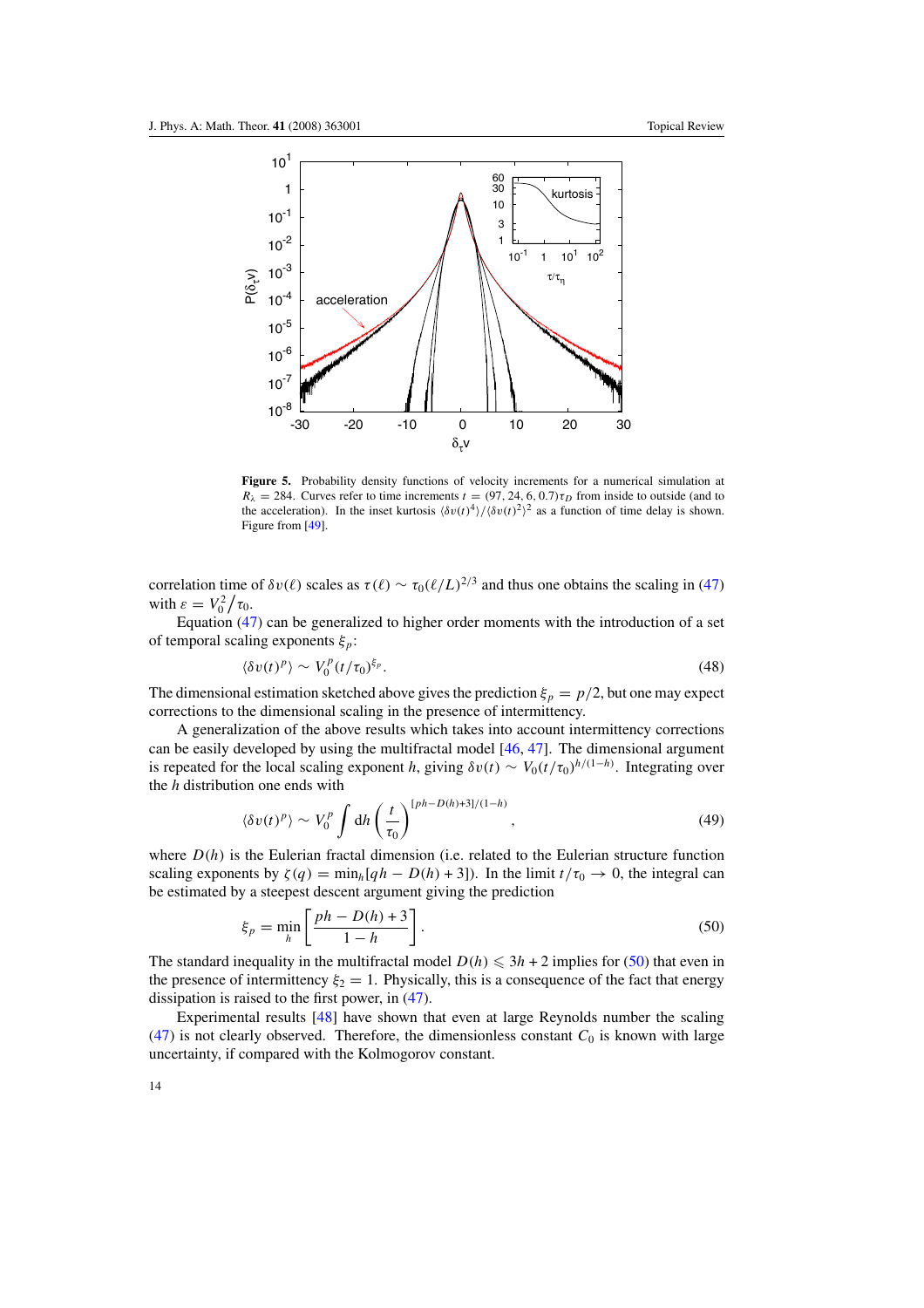<span id="page-15-0"></span>

**Figure 6.** Log-log plot of Lagrangian structure functions of order 2*,* 4 and 6 (bottom to top) for the three components of the velocity obtained from DNS at  $R_\lambda = 284$ . Small differences between the components are observed at large delays as a consequence of small anisotropies at large scales. In the insets the local slopes (bottom right) and relative slopes (top left) are shown for the *x*-component. Relative slopes are defined as  $dS_p(t)/dS_2(t)$  for  $p = 4, 6$ . The horizontal lines represent the multifractal prediction. Figure from [\[49\]](#page-25-0).

Intermittency in Lagrangian velocity differences is evident by looking at the PDF of  $\delta v(t)$  at different time lags, as shown in figure [5.](#page-14-0) For large time delays the PDF are close to Gaussian while decreasing *t* they develop larger and larger tails, implying the breakdown of self-similarity.

Higher order Lagrangian structure functions are shown in figure 6 for a set of direct numerical simulations at  $R_{\lambda} = 284$  [\[50](#page-25-0), [49](#page-25-0)]. Despite the apparent scaling observed in the log-log plot, the computation of local slopes does not give a definite value of scaling exponents. Assuming  $\xi_2 = 1$  as predicted by [\(50\)](#page-14-0), one can measure the *relative* scaling exponent  $\xi_p/\xi_2$  by using the so-called extended self-similarity procedure [\[51\]](#page-25-0). As shown in the inset of figure 6, we observe a well-defined scaling in the range of separations  $10\tau_D \le \tau \le 50\tau_D$ . The values of the relative exponents estimated with this method,  $\xi_4/\xi_2 = 1.7 \pm 0.05$ ,  $\xi_5/\xi_2 = 2.0 \pm 0.05$ ,  $\xi_6/\xi_2 = 2.2 \pm 0.07$ , are in good agreement with those predicted by the multifractal model [\(50\)](#page-14-0).

The multifractal prediction [\(50\)](#page-14-0) has also been checked in the simplified Lagrangian model based on the shell model of turbulence [\[47](#page-25-0)].

#### **5. Lagrangian acceleration statistics**

Acceleration in fully developed turbulence is an extremely intermittent quantity which displays fluctuations up to 80 times its root mean square [\[52\]](#page-25-0). These extreme events generate very large tails in the PDF of acceleration which are therefore expected to be very far from Gaussian.

We remark that even within non-intermittent Kolmogorov scaling, acceleration PDF is expected to be non-Gaussian. Indeed acceleration can be estimated from velocity fluctuations at the Kolmogorov scale as

$$
a = \frac{\delta v(\tau_D)}{\tau_D},\tag{51}
$$

15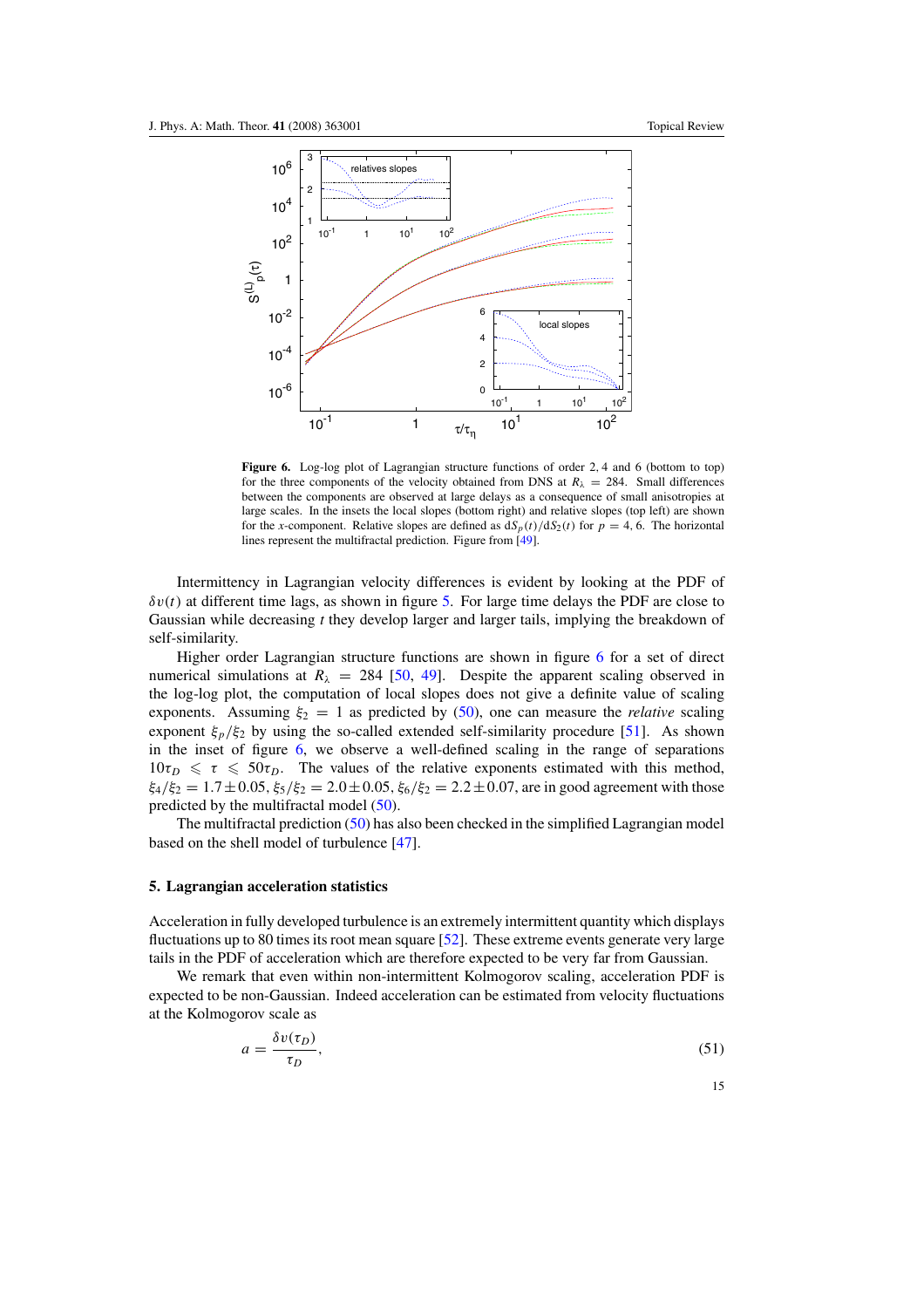<span id="page-16-0"></span>where  $\tau_D = \eta/\delta v(\eta)$  and the Kolmogorov scale  $\eta$  is given by the condition  $\eta \delta v(\eta)/v = 1$ . By assuming the scaling  $\delta v(\ell) \simeq V_0(\ell/L)^h$  (with  $h = 1/3$  for Kolmogorov scaling), one obtains

$$
\frac{\eta}{L} \sim \left(\frac{V_0 L}{\nu}\right)^{-\frac{1}{1+h}}\tag{52}
$$

and therefore

$$
a = \frac{V_0^2}{L} \left(\frac{V_0 L}{\nu}\right)^{\frac{1-2h}{1+h}}.
$$
\n(53)

Assuming a Gaussian distribution for the large-scale velocity fluctuations  $V_0$  (which is, as already observed, consistent with many experimental and numerical observations), and taking  $h = 1/3$ , one obtains for the PDF of *a* a stretched exponential tail  $p(a) \sim \exp(-Ca^{8/9})$ .

In the presence of intermittency, the above argument has to be modified by taking into account the fluctuations of scaling exponent. In the recent years, several models have been proposed for describing turbulent acceleration statistics, on the basis of different physical ingredients. In the following we want to show that the multifractal model of turbulence, when extended to describe fluctuation at the dissipative scale, is able to predict the PDF of acceleration observed in simulations and experiments with high accuracy [\[53\]](#page-25-0). Moreover, as in the case of Lagrangian structure functions, the model does not require the introduction of new parameters, a part of the set of Eulerian scaling exponents. In this sense, the multifractal model become a *predictive* model for Lagrangian statistics.

The introduction of intermittency in the above argument is simply obtained by weighting  $(53)$  with both the distribution of  $V_0$  (still assumed Gaussian, as intermittency is not expected to affect large-scale statistics) and the distribution of scaling exponent *h* which can be rewritten as

$$
p(h) \sim \left(\frac{\eta}{L}\right)^{3-D(h)} \sim \left(\frac{V_0 L}{\nu}\right)^{\frac{D(h)-3}{1+h}}.\tag{54}
$$

The final prediction, when written for the dimensionless acceleration  $\tilde{a} = a/(a^2)^{1/2}$ , becomes [\[53](#page-25-0)]

$$
p(\tilde{a}) \sim \int_h \tilde{a}^{[h-5+D(h)]/3} R_\lambda^{y(h)} \exp\left(-\frac{1}{2}\tilde{a}^{2(1+h)/3} R_\lambda^{z(h)}\right) dh,\tag{55}
$$

where  $y(h) = \chi(h - 5 + D(h))/6 + 2(2D(h) + 2h - 7)/3$  and  $z(h) = \chi(1+h)/3 + 4(2h - 1)/3$ . The coefficient  $\chi$  is the scaling exponent for the Reynolds dependence of the acceleration variance,  $\langle a^2 \rangle \sim R_\lambda^{\chi}$ , given by  $\chi = \sup_h (2(D(h) - 4h - 1)/(1 + h))$ . For the nonintermittent Kolmogorov scaling ( $h = 1/3$  and  $D(1/3) = 3$ ), one obtains  $\chi = 1$  and (55) recovers the stretched exponential prediction discussed above.

We note that (55) may show an unphysical divergence for  $a \to 0$  for many multifractal models of *D(h)* at small *h*. This is not a real problem for two reasons. First, the multifractal formalism cannot be extended to very small velocity and acceleration increments because it is based on arguments valid only to within a constant of order 1. Thus, it is not suited for predicting precise functional forms for the core of the PDF. Second, small values of *h* correspond to very intense velocity fluctuations which have never been accurately tested in experiments or by DNS. The precise functional form of *D(h)* for those values of *h* is therefore unknown.

In figure [7](#page-17-0) we compare the acceleration PDF computed from the DNS data at  $R_{\lambda} = 280$ with the multifractal prediction  $(55)$  using for  $D(h)$  an empirical model which fits well the Eulerian scaling exponents [\[20\]](#page-24-0). The large number of Lagrangian particles used in the DNS (see [\[50](#page-25-0)] for details) allows us to detect events up to  $80\sigma_a$ . The accuracy of the statistics is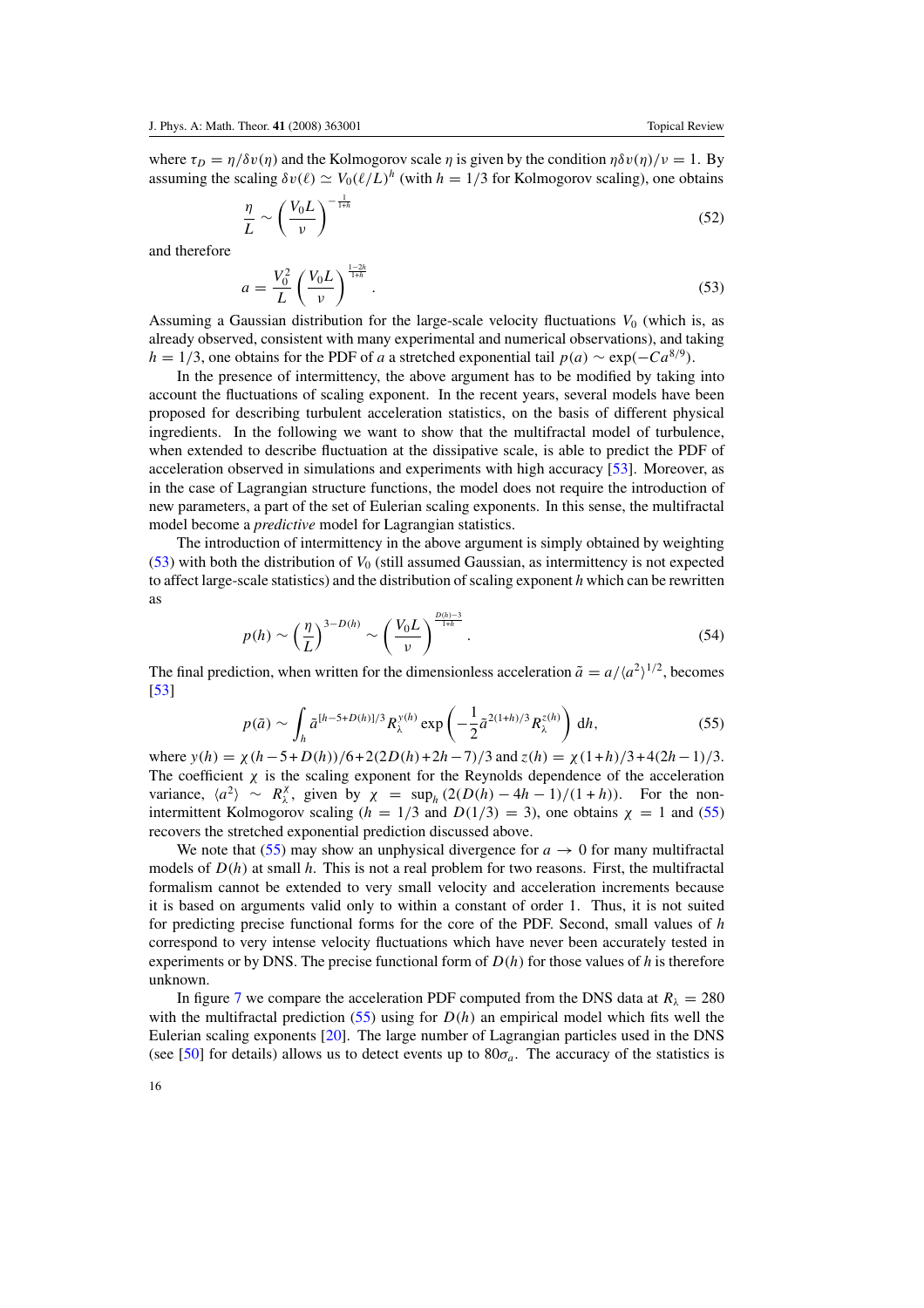<span id="page-17-0"></span>

**Figure 7.** Log-linear plot of the acceleration PDF. Points are the DNS data, the solid line is the multifractal prediction and the dashed line is the K41 prediction. The DNS statistics were calculated along the trajectories of two million particles amounting to  $3.6 \times 10^9$  events in total. The statistical uncertainty in the PDF was quantified by assuming that fluctuations grow like the square root of the number of events. Inset:  $\tilde{a}^4 p(\tilde{a})$  for the DNS data (crosses) and the multifractal prediction.

improved by averaging over the total duration of the simulation and all directions since the flow is stationary and isotropic at small scales. Also shown in figure 7 is the non-intermittent prediction  $p(\tilde{a}) \simeq \tilde{a}^{-5/9} R_{\lambda}^{-1/2} \exp(-\tilde{a}^{8/9}/2)$ . As is evident from the figure, the multifractal prediction captures the shape of the acceleration PDF much better than the K41 prediction. What is remarkable is that [\(55\)](#page-16-0) agrees with the DNS data well into the tails of the distribution from the order of one standard deviation  $\sigma_a$  up to order 70 $\sigma_a$ . We emphasize that the only free parameter in the multifractal formulation of  $p(\tilde{a})$  is the minimum value of the acceleration,  $\tilde{a}_{\text{min}}$ , here taken to be 1.5. In the inset of figure 7 we make a more stringent test of the multifractal prediction [\(55\)](#page-16-0) by plotting  $\tilde{a}^4 p(\tilde{a})$  and which is seen to agree well with the DNS data.

#### **6. Relative dispersion in turbulence**

Relative dispersion of two particles is historically the first issue quantitatively addressed in the study of fully developed turbulence. This was done by Richardson, in a pioneering work on the properties of dispersion in the atmosphere in 1926 [\[54](#page-25-0)], and then reconsidered by Batchelor [\[55](#page-25-0)], among others, in the light of Kolmogorov 1941 theory [\[13](#page-24-0)].

Richardson's description of relative dispersion is based on a diffusion equation for the probability density function  $p(\mathbf{r},t)$ , where  $\mathbf{r}(t) = \mathbf{x}_2(t) - \mathbf{x}_1(t)$  is the separation of two trajectories generated by [\(40\)](#page-12-0). In the isotropic case the diffusion equation can be written as

$$
\frac{\partial p(\mathbf{r},t)}{\partial t} = \frac{1}{r^2} \frac{\partial}{\partial r} r^2 K(r) \frac{\partial p(\mathbf{r},t)}{\partial r},\tag{56}
$$

where the turbulent eddy diffusivity was empirically established by Richardson to follow the 'four-thirds law':  $K(r) = k_0 \varepsilon^{1/3} r^{4/3}$  in which  $k_0$  is a dimensionless constant. The scale dependence of diffusivity is at the origin of the accelerated nature of turbulent dispersion: particle relative velocity grows with the separation. The Richardson empirical formula is a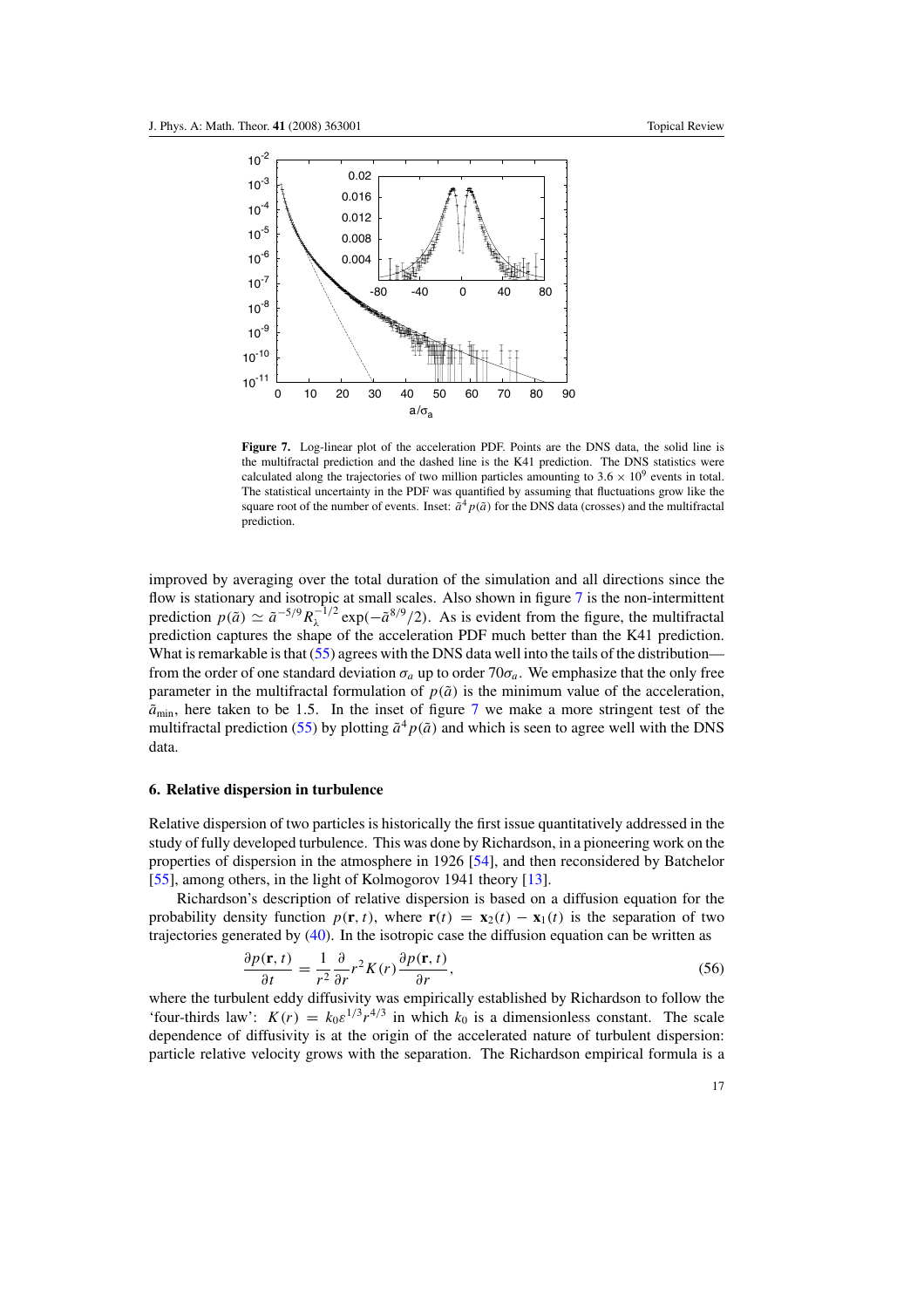<span id="page-18-0"></span>simple consequence of Kolmogorov scaling in turbulence, as first recognized by Obukhov [\[56](#page-25-0)].

The solution of  $(56)$  for  $\delta$ -distributed initial condition has the well-known stretched exponential form

$$
p(\mathbf{r}, t) = \frac{A}{(k_0 \varepsilon^{1/3} t)^{9/2}} \exp\left(-\frac{9r^{2/3}}{4k_0 \varepsilon^{1/3} t}\right),\tag{57}
$$

where  $A = 2187/2240\pi^{3/2}$  is a normalizing factor. Of course, the assumption that the relative dispersion can be described by a self-similar process as [\(56\)](#page-17-0) rules out the possibility of intermittency and therefore the scaling exponents of the moments of relative separation

$$
\langle r^{2n}(t) \rangle = C_{2n} \varepsilon^n t^{\alpha_n} \tag{58}
$$

have the values  $\alpha_n = 3n$ , as follows from dimensional analysis. All the dimensionless coefficients  $C_{2n}$  are in this case given in terms of  $k_0$  and a single number, such as the so-called Richardson constant *C*2, is sufficient to parameterize turbulent dispersion.

The hypothesis of self-similarity is reasonable in the presence of a self-affine Eulerian velocity field, such as in the case of two-dimensional inverse cascade where the dimensional exponents  $\alpha_{2n} = 3n/2$  have indeed been found [\[57](#page-25-0)]. An analysis of Lagrangian trajectories generated by a kinematic model with synthetic velocity field [\[58](#page-25-0)] has shown that Lagrangian self-similarity is broken in the presence of Eulerian intermittency. In this case, it is possible to extend the dimensional prediction for the scaling exponents  $\alpha_n$  by means of the multifractal model of turbulence.

From the definition of relative separation

$$
\frac{\mathrm{d}}{\mathrm{d}t} \langle r^p(t) \rangle = \langle r^{p-1} \delta v(r) \rangle,\tag{59}
$$

where  $\delta v(r)$  is the velocity increments between the two trajectories. Using the multifractal representation [\(7\)](#page-4-0) we can write

$$
\frac{\mathrm{d}}{\mathrm{d}t} \langle r^p(t) \rangle \sim \int \mathrm{d}h \, r^{p-1+h+3-D(h)}.\tag{60}
$$

The time needed for the pair separation to reach the scale  $r$  is dominated by the largest time in the process, associated with the scale *r* and therefore given by  $t \sim r^{1-h}$ . This leads to

$$
\frac{\mathrm{d}}{\mathrm{d}t} \langle r^p(t) \rangle \sim \int \mathrm{d}h \, t^{[p+2+h-D(h)]/(1-h)}.\tag{61}
$$

The integral is evaluated by the saddle point method and gives the final result  $\langle r^p(t) \rangle \sim t^{\alpha_p}$ with scaling exponents

$$
\alpha_p = \inf_h \left[ \frac{p+3-D(h)}{1-h} \right].
$$
\n(62)

From the standard inequality of the multifractal formalism [\(9\)](#page-4-0) one obtains that even in the presence of intermittency  $\alpha_2 = 3$ . As in the case of single-particle dispersion [\(50\)](#page-14-0), here also this is a consequence of the presence on the first power of  $\varepsilon$  in (58) for  $n = 1$ .

The scaling exponents  $\alpha_p$  satisfy the inequality  $\alpha_p/p < 3/2$  for  $p > 2$ . This amounts to say that, as time goes on, the right tail of the particle pair separation probability distribution function becomes narrower and narrower. In other words, due to the Eulerian intermittency particle pairs are more likely to stay close to each other than to experience a large separation.

The multifractal prediction (62) has been checked in the synthetic model of fully developed turbulence [\[58](#page-25-0)] where the equivalent Reynolds number is very large. In the case of numerical or experimental data, finite Reynolds effects make very difficult to measure the corrections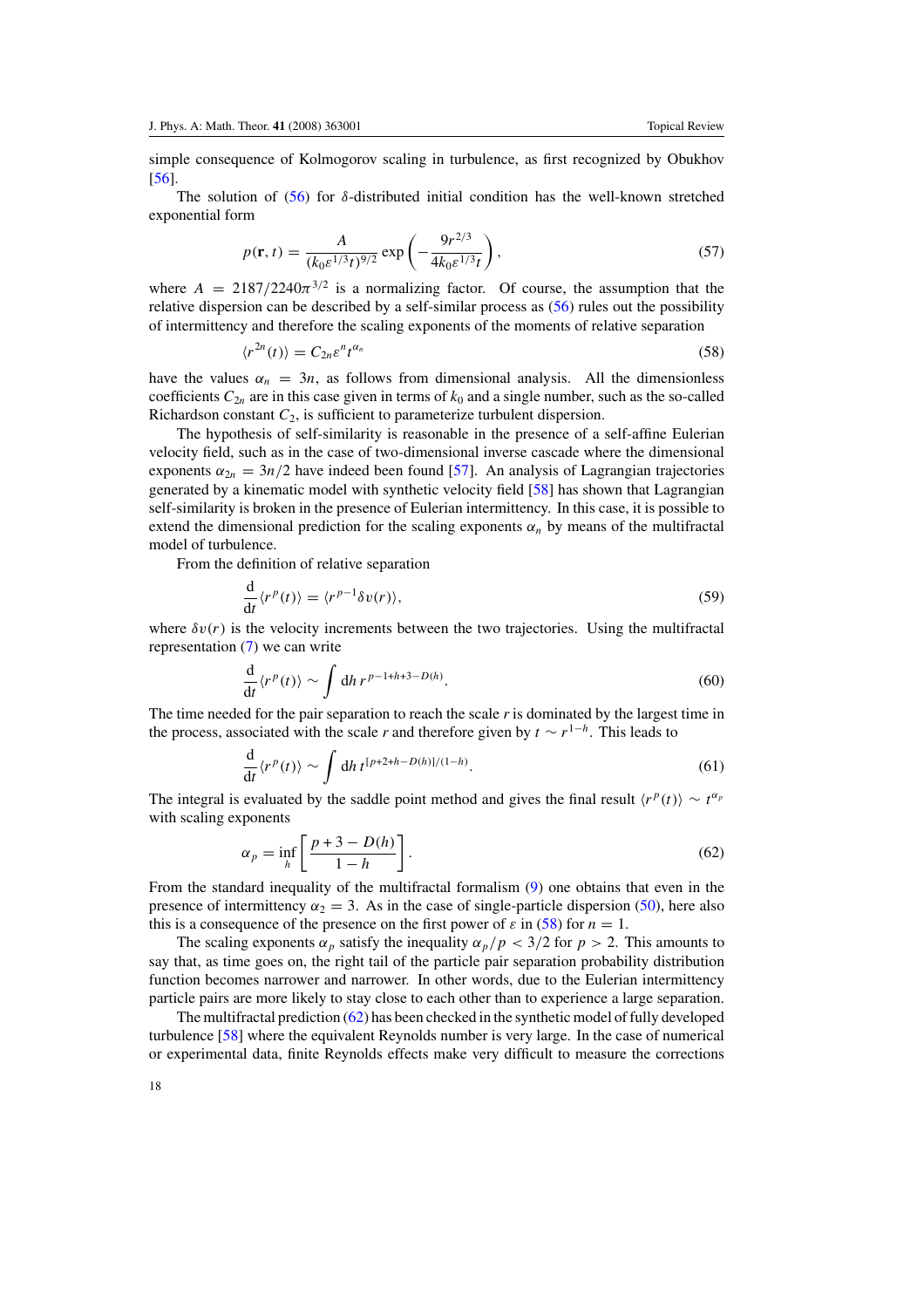<span id="page-19-0"></span>

**Figure 8.** Relative dispersion  $\langle r^p(t) \rangle$  rescaled with  $\langle r^2(t) \rangle^{\alpha_p/3}$  for  $p = 1, 3, 4$  (+) for Lagrangian simulations in a synthetic velocity field corresponding to  $R_\lambda \approx 10^6$ . The almost constant plateau indicates a relative scaling in agreement with prediction [\(62\)](#page-18-0). For comparison we also plot  $\langle r^4(t) \rangle$ rescaled with the non-intermittent prediction  $\langle r^2(t) \rangle^2$  (x) clearly indicating a deviation from normal scaling. Figure from [\[58\]](#page-25-0).

to dimensional exponents. We remark that finite Reynolds effects are more important in Lagrangian dispersion than in Eulerian statistics: as a consequence of the accelerate nature of relative motion a large fraction of pairs exits the inertial range after a short time.

To overcome these difficulties in Lagrangian statistics, an alternative approach based on exit-time statistics has been proposed for Lagrangian dispersion [\[58](#page-25-0), [59\]](#page-25-0). In close analogy with the exit-time approach described in section [3.3,](#page-9-0) one computes the doubling times  $T_p(R_n)$ for a pair separation to grow from the threshold  $R_n$  to the next one  $R_{n+1} = \rho R_n$ . Averages are then performed over many particle pairs. The outstanding advantage of averaging at fixed scale separation, as opposed to averaging at a fixed time, is that crossover effects are removed since all sampled particle pairs belong to the same scales.

Neglecting intermittency, the doubling time analysis can be used for a precise estimation of the Richardson constant *C*2. From the first-passage problem for the Richardson model, [\(56\)](#page-17-0) one has [\[60\]](#page-25-0)

$$
\langle T_{\rho}(R) \rangle = \frac{\rho^{2/3} - 1}{2k_0 \varepsilon^{1/3} \rho^{2/3}} R^{2/3}
$$
 (63)

from which one obtains

$$
C_2 = \frac{143}{81} \frac{(\rho^{2/3} - 1)^3}{\rho^2} \frac{R^2}{\varepsilon \langle T_\rho \rangle^3}.
$$
 (64)

By using this expression it is possible to estimate from DNS data at moderate Reynolds  $C_2 = 0.50 \pm 0.05$  [\[60](#page-25-0), [61](#page-25-0)], which is in agreement with the experimental determination [\[63](#page-25-0)].

Intermittency effects are evident in higher order statistics of doubling times. In particular, one expects for the moments of inverse doubling times  $\langle (1/T_{\rho}(R))^{p} \rangle$  a power-law behavior

$$
\left\langle \left(\frac{1}{T_{\rho}(R)}\right)^p \right\rangle \sim R^{\beta_p} \tag{65}
$$

with exponents  $\beta_p$  connected to the exponents  $\alpha_n$  [\[58](#page-25-0)]. Negative moments of doubling time are dominated by pairs which separate fast; this corresponds to positive moments of relative separation. By using the simple dimensional estimate  $T(R) \sim R/\delta v(R)$  one has the prediction

$$
\beta_p = \zeta_p - p,\tag{66}
$$

where  $\zeta_p$  are the scaling exponents of the Eulerian structure functions [\(5\)](#page-3-0).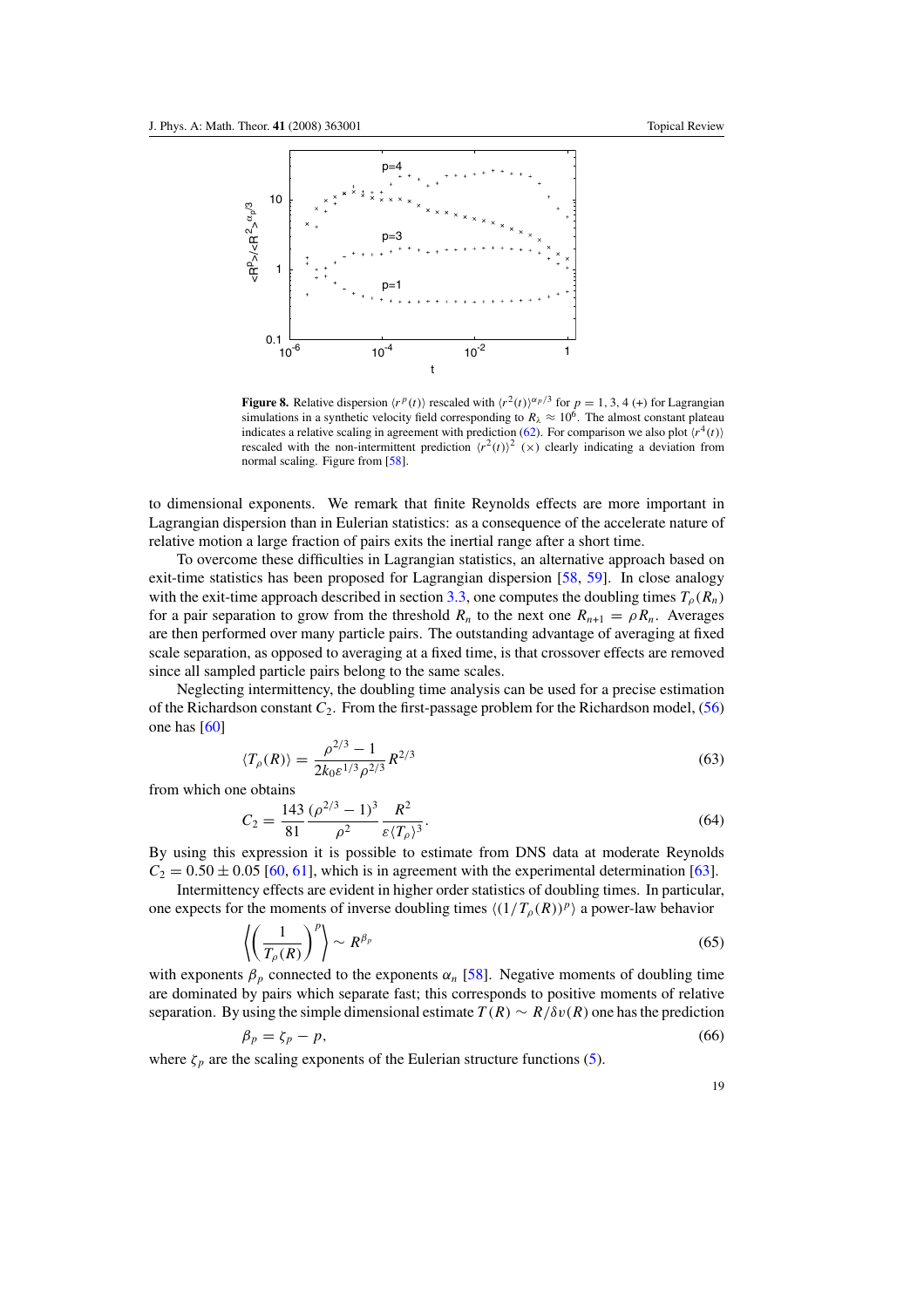<span id="page-20-0"></span>

**Figure 9.** The inverse exit-time moments,  $\langle [1/T_\rho(r)]^p \rangle^{1/p}$ , for  $p = 1, \ldots, 4$  compensated with the Kolmogorov scalings (solid lines) and the multifractal predictions (dashed lines). Results from DNS at  $R_{\lambda} = 284$ , initial particle separation  $r_0 = 1.2\eta$  and ratio between exit times  $\rho = 1.25$ . Figure from [\[61\]](#page-25-0).

The multifractal prediction [\(66\)](#page-19-0) is found to be consistent with numerical data at moderate Reynolds number. More important, as shown in figure 9, exit-time statistics is sufficiently accurate for discriminating between intermittent and dimensional scaling in Lagrangian statistics.

#### **7. Dispersion in two-dimensional convection: multifractal analysis of more-than-smooth signals**

Thermal convection in two dimensions provides an example of Bolgiano–Obukhov scaling of turbulent fluctuations. Without entering in the details, we recall that within Boussinesq approximation, Bolgiano–Obukhov argument assumes a local balance between buoyancy force and inertial term [\[64\]](#page-25-0). In the case of two-dimensional turbulence, in the presence of a mean temperature gradient, Bolgiano–Obukhov scaling is expected to emerge in the inverse cascade of energy with velocity fluctuations given by the scaling law [\[65\]](#page-25-0):

$$
\delta v(r) \propto \varepsilon_T^{1/5} (\beta g)^{2/5} r^{3/5},\tag{67}
$$

where  $\varepsilon_T$  is the (constant) flux of temperature fluctuations,  $\beta$  is the thermal expansion coefficient and *g* is the gravity acceleration. Prediction (67) has been checked in both laboratory experiments [\[66](#page-25-0)] and in high-resolution direct numerical simulations [\[67\]](#page-25-0) which have also shown the absence of intermittency corrections (which is a common feature of two-dimensional inverse cascades).

Now we consider the increments of velocity for Lagrangian tracers transported by Bolgiano turbulence. By extending the dimensional argument of section [4.1](#page-13-0) to the general case of velocity scaling exponent *h*, one obtains [\[62\]](#page-25-0)

$$
\delta v(t) \propto V(t/\tau_0)^{h/(1-h)}.\tag{68}
$$

At variance with the Navier–Stokes turbulence, from (67)  $h = 3/5$  and therefore  $q =$  $h/(1-h) = 3/2 > 1$ , i.e. velocity increments in the inertial range are smoother than  $C_1$ signals, the latter denoting the class of differentiable signals. This implies that Lagrangian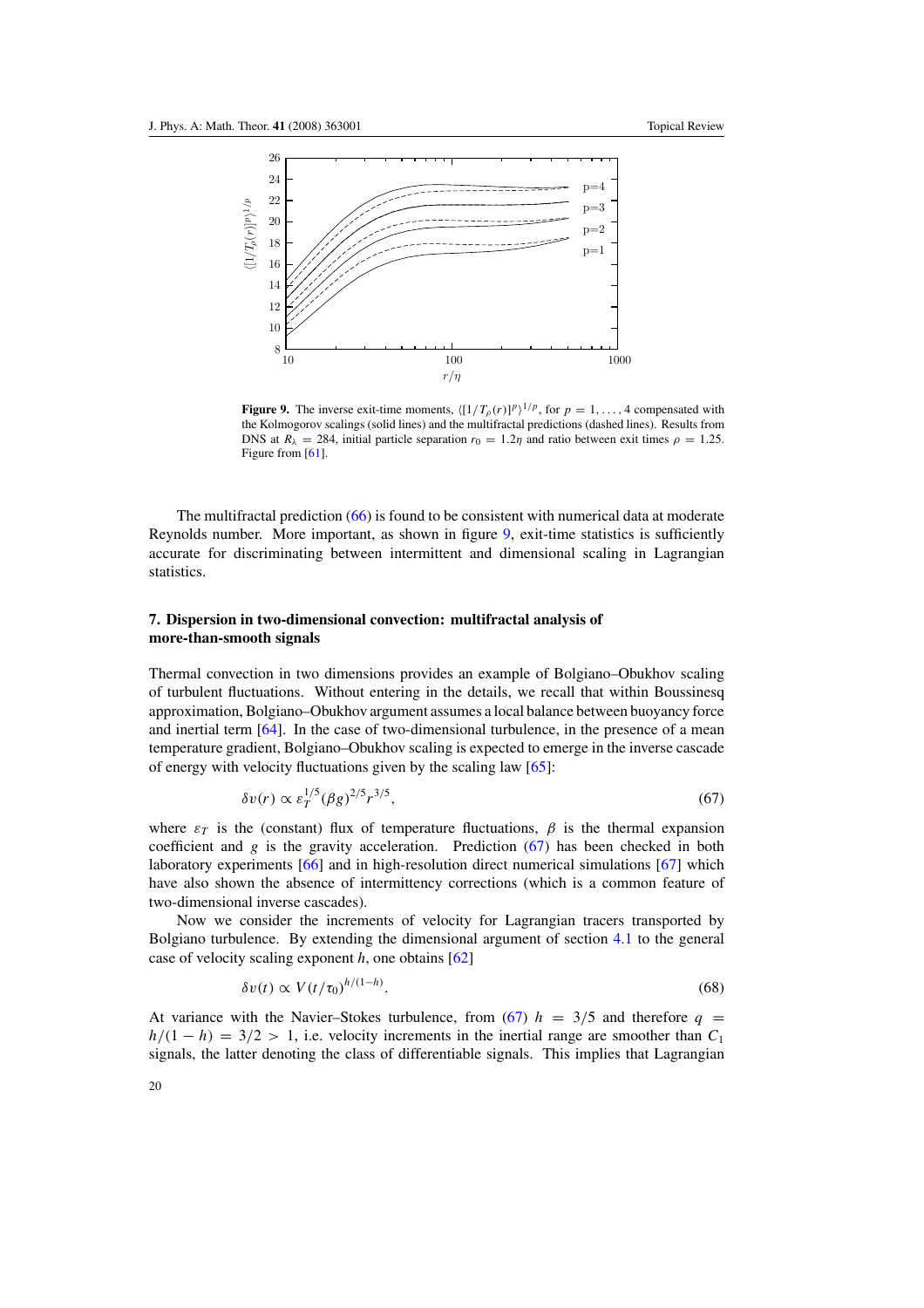<span id="page-21-0"></span>

**Figure 10.** The exit-time scaling exponents  $\mu_p$  from Lagrangian velocity fluctuations in a DNS of thermal convection with Bolgiano–Obukhov scaling. Lines represent the bifractal prediction (71) and the error bars on the exponents have been estimated by evaluating differences in  $\mu_p$  changing the fitting interval. Figure from [\[62](#page-25-0)].

structure functions [\(48\)](#page-14-0) are dominated by non-local contributions from the large-scale *L* which scale as

$$
\delta v(t) \sim \tau_L(\partial_t v_L)(t/\tau_L) \tag{69}
$$

and therefore give the scaling exponents  $\xi_p = p$ . This set of scaling exponent is trivially universal for any velocity field with  $h > 1/2$  and therefore a standard analysis of Lagrangian velocity fluctuations is unable to disentangle the nontrivial scaling component of the signal [\[62](#page-25-0)].

The statistical analysis of more-than-smooth signals has been recently addressed on the basis of an *exit-time statistics* [\[68](#page-25-0)] in which one considers the time increments  $T(\delta v)$  needed for a tracer to observe a change of  $\delta v$  in its velocity. Now, among the two contributions, in the limit of small  $\delta v(t)$ , the differentiable part (69) will dominate except when the derivative  $\partial_t v_L$ vanishes and the local part [\(68\)](#page-20-0) becomes the leading one. For a signal with  $1 \leq q \leq 2$ , its first derivative is a one-dimensional self-affine signal with Hölder exponent  $\xi = q - 1$ , which thus vanishes on a fractal set of dimension  $D = 1 - \xi = 2 - q$ .

Therefore, the probability to observe the component  $O(t^q)$  is equal to the probability to pick a point on the fractal set of dimension *D*, i.e.

$$
P(T \sim \delta v^{1/q}) \sim T^{1-D} \sim (\delta v)^{1-1/q}.
$$
\n(70)

By using this probability for computing the average *p*-order moments of exit-time statistics, one obtains the following bifractal prediction [\[68\]](#page-25-0):

$$
\langle T^p(\delta v) \rangle \sim \delta v^{\mu_p}, \qquad \text{with} \qquad \mu_p = \min \left( p, \frac{p}{q} + 1 - \frac{1}{q} \right). \tag{71}
$$

According to prediction (71), low-order moments ( $p \leq 1$ ) of the inverse statistics only see the differentiable part of the signal, while high-order moments  $(p \geq 1)$  are dominated by the local fluctuations  $O(t^q)$ .

Figure 10 shows the first moments of exit times  $\langle T^p(\delta v) \rangle$  computed from a direct numerical simulation of two-dimensional Boussinesq equation forced by a mean (unstable) temperature gradient which generates an inverse cascade with Bolgiano–Obukhov scaling.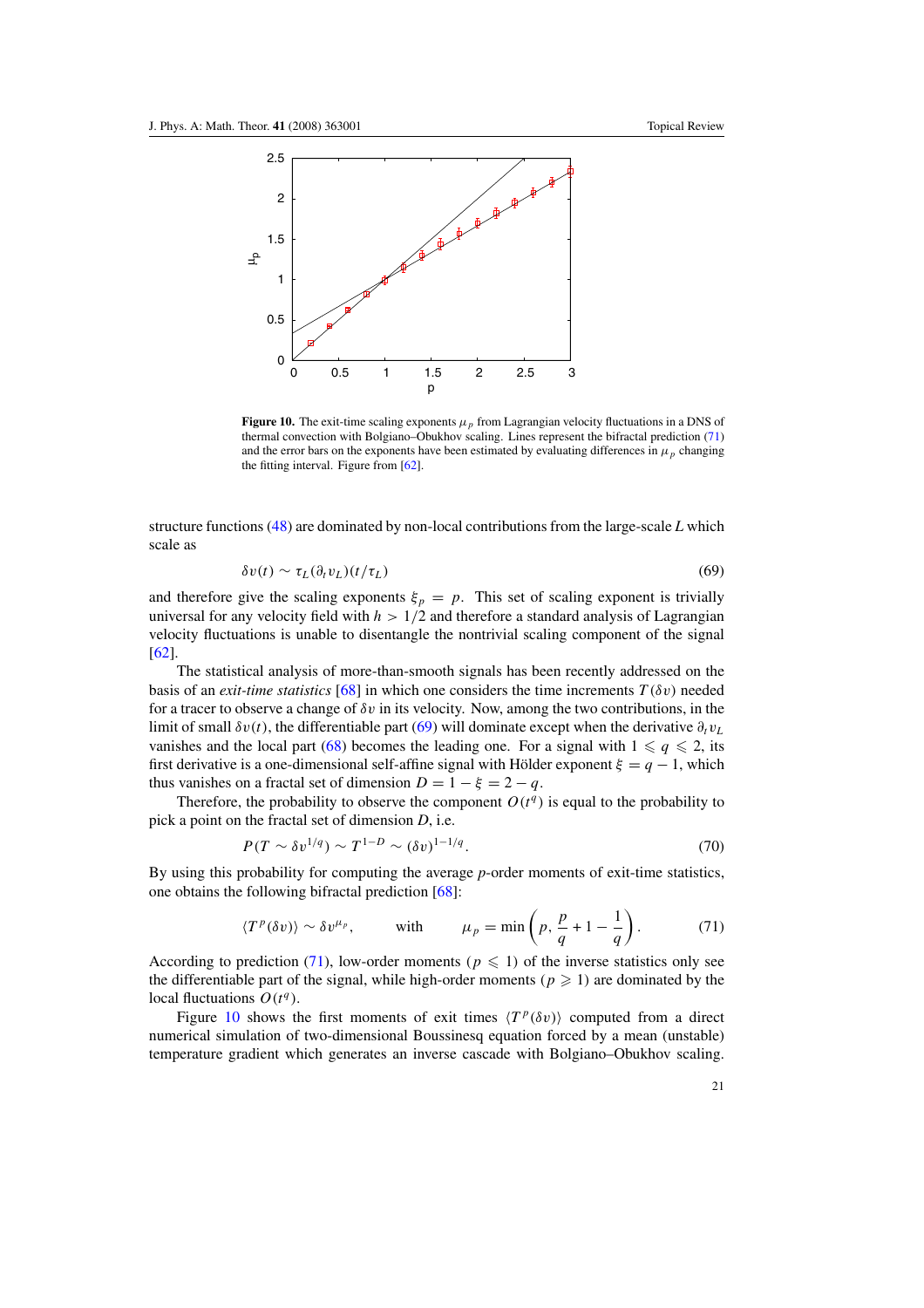<span id="page-22-0"></span>Particles are advected with [\(40\)](#page-12-0) and velocity fluctuations are collected along Lagrangian trajectories. The bifractal spectrum predicted by  $(71)$  is clearly reproduced. We remark that the fact that for  $p > 1$  exponents follow the linear behavior  $\mu_p = (2p + 1)/3$  indicates the absence of intermittency in Lagrangian statistics. This feature is a consequence of the self-similarity of the inverse cascade in a two-dimensional Bolgiano convection.

#### **8. Conclusions**

Starting from the seminal work of Kolmogorov we considered the statistical features (mainly scaling properties), both Eulerian and Lagrangian, of the fully developed turbulence in the framework of the multifractal model, i.e. in terms of *D(h)*. The hard, still unsolved, problem is, of course, to compute  $D(h)$  from first principles. Up to now the unique doable approach is to use multiplicative models motivated by phenomenological arguments. The nontrivial result is the fact that, once  $D(h)$  is obtained with a fit of the experimental data from the scaling exponents  $\zeta_p$ , then the other predictions obtained in the multifractal framework, e.g. the PDF of the velocity gradient, the existence of an intermediate dissipative range, the scaling of Lagrangian structure functions, are well verified.

#### **Acknowledgments**

We are deeply grateful to Stefano Berti, Lamberto Rondoni and Massimo Vergassola for many useful remarks. We thank Uriel Frisch and Mogens Jensen for reviewing the manuscript with useful comments. This work has been partially supported by PRIN 2005 project no 2005027808 and by CINFAI consortium (AM).

#### **Appendix A. Synthetic turbulence: how to generate multi-affine stochastic processes**

In this appendix we describe two methods for the generation of multi-affine stochastic signals [\[69,](#page-25-0) [70](#page-25-0)], whose scaling properties are fully under control. One is based on a dyadic decomposition of the signal in a wavelet basis with a suitable assigned series of stochastic coefficients [\[69\]](#page-25-0). The second is based on a multiplication of sequential Langevin processes with a hierarchy of different characteristic times [\[70](#page-25-0)].

The first procedure is particularly appealing for modeling of spatial turbulent fluctuations, because of the natural identification between wavelets and eddies in the physical space. The second one looks more appropriate for mimicking the turbulent time evolution in a fixed point of the space.

Using the two methods it is possible to build a rather general  $(d+1)$ -dimensional process,  $v(\mathbf{x}, t)$ , with given scaling properties in time and space.

#### *A.1. An algorithm based and dyadic decomposition*

A non-sequential algorithm for a one-dimensional multi-affine signal in [0, 1],  $v(x)$ , can be introduced as [\[69](#page-25-0)]

$$
v(x) = \sum_{n=1}^{N} \sum_{k=1}^{2^{(n-1)}} a_{n,k} \varphi\left(\frac{x - x_{n,k}}{\ell_n}\right),
$$
 (A.1)

where we have a set of reference scales  $\ell_n = 2^{-n}$  and  $\varphi(x)$  is a wavelet-like function [\[71\]](#page-25-0), i.e. of zero mean and rapidly decaying in both real space and Fourier space. The signal  $v(x)$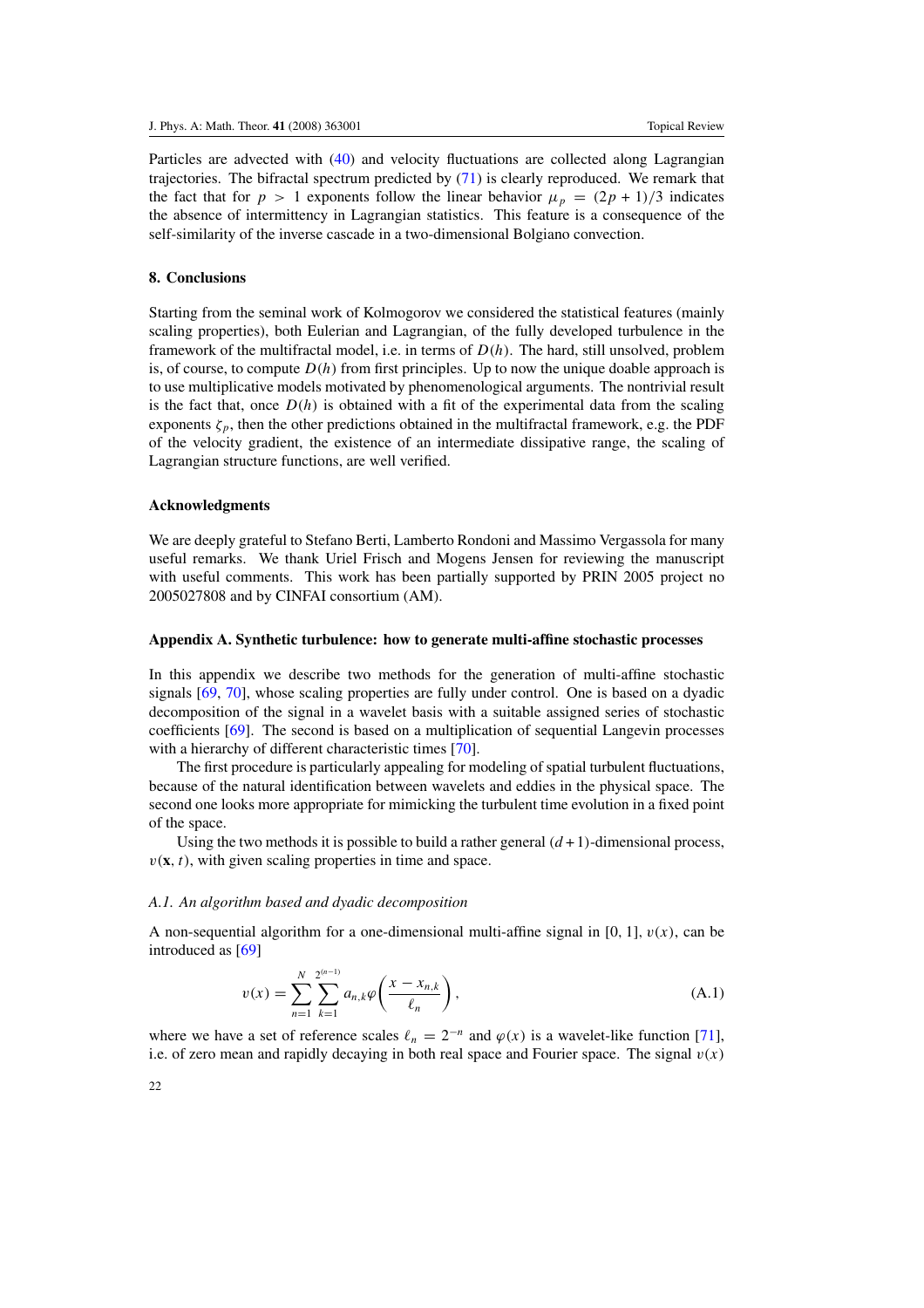<span id="page-23-0"></span>is built in terms of a superposition of fluctuations,  $\varphi((x - x_{n,k})/\ell_n)$  of characteristic width  $\ell_n$  and centered in different points of [0, 1],  $x_{n,k} = (2k+1)/2^{n+1}$ . It has been proved [\[70](#page-25-0)] that provided the coefficients  $a_{n,k}$  are chosen by a random multiplicative process, i.e. the daughter is given in terms of the mother by a random process,  $a_{n+1,k'} = X a_n$ , with X a random number identical, independent distributed for any  $\{n, k\}$ , then the result of the superposition is a multi-affine function with given scaling exponents, namely,

$$
\langle |v(x+\ell)-v(x)|^p \rangle \sim \ell^{\zeta_p},
$$

with  $\zeta_p = -p/2 - \log_2(\langle X^p \rangle)$  and  $\ell_N \le \ell \le 1$ . In this appendix,  $\langle \langle \cdot \rangle \rangle$  indicates the average over the probability distribution of the multiplicative process.

Besides the rigorous proof, the rationale for the previous result is simply that due to the hierarchical organization of the fluctuations, one may easily see that the term dominating the expression of a velocity fluctuation at scale *R*, in  $(A.1)$  $(A.1)$  is given by the couple of indices  $\{n, k\}$ such that  $n \sim \log_2(R)$  and  $x \sim x_{n,k}$ , i.e.  $v(x + \ell) - v(x) \sim a_{n,k}$ . The generalization [\(A](#page-22-0).1) to *d* dimension is given by

$$
v(\mathbf{x}) = \sum_{n=1}^{N} \sum_{k=1}^{2^{d(n-1)}} a_{n,k} \varphi\left(\frac{\mathbf{x} - \mathbf{x}_{n,k}}{\ell_n}\right)
$$

where now the coefficients  ${a_{n,k}}$  are given in terms of a *d*-dimensional dyadic multiplicative process.

*,*

#### *A.2. A sequential algorithm*

Sequential algorithms look more suitable for mimicking temporal fluctuations. With the application to time-fluctuations in mind, we will now denote the stochastic one-dimensional functions with  $u(t)$ . The signal  $u(t)$  is obtained by a superposition of functions with different characteristic times, representing eddies of various sizes [\[70](#page-25-0)]:

$$
u(t) = \sum_{n=1}^{N} u_n(t).
$$
 (A.2)

The functions  $u_n(t)$  are defined by the multiplicative process

$$
u_n(t) = g_n(t)x_1(t)x_2(t) \cdots x_n(t),
$$
\n(A.3)

where  $g_n(t)$  are independent stationary random processes, whose correlation times are supposed to be  $\tau_n = (\ell_n)^{\alpha}$ , where  $\alpha = 1 - h$  (i.e.  $\tau_n$  are the eddy-turn-over time at the scale  $\ell_n$ ) in the quasi-Lagrangian frame of reference [\[72\]](#page-25-0) and  $\alpha = 1$  if one considers  $u(t)$  as the time signal in a given point, and  $\langle g_n^2 \rangle = (\ell_n)^{2h}$ , where *h* is the Hölder exponent. For a signal mimicking a turbulent flow, ignoring intermittency, we would have  $h = 1/3$ . Scaling will appear for all time delays larger than the UV cutoff,  $\tau_N$ , and smaller than the IR cutoff,  $\tau_1$ . The  $x_i(t)$  are independent, positive-defined, identical distributed random processes whose time correlation decays with the characteristic time  $\tau_j$ . The probability distribution of  $x_j$ determines the intermittency of the process.

The origin of  $(A.3)$  is fairly clear in the context of fully developed turbulence. Indeed we can identify  $u_n$  with the velocity difference at the scale  $\ell_n$  and  $x_j$  with  $(\varepsilon_j/\varepsilon_{j-1})^{1/3}$ , where  $\varepsilon_j$ is the energy dissipation at the scale  $\ell_i$  [\[70](#page-25-0)].

The following arguments show that the process defined according to (A*.*2) and (A*.*3) is multi-affine. Because of the fast decrease of the correlation times  $\tau_i = (\ell_i)^{\alpha}$ , the characteristic time of  $u_n(t)$  is of the order of the shortest one, i.e.,  $\tau_n = (\ell_n)^{\alpha}$ . Therefore, the leading contribution to the structure function  $\tilde{S}_q(\tau) = \langle |u(t+\tau) - u(t)|^q \rangle$  with  $\tau \sim \tau_n$  stems from the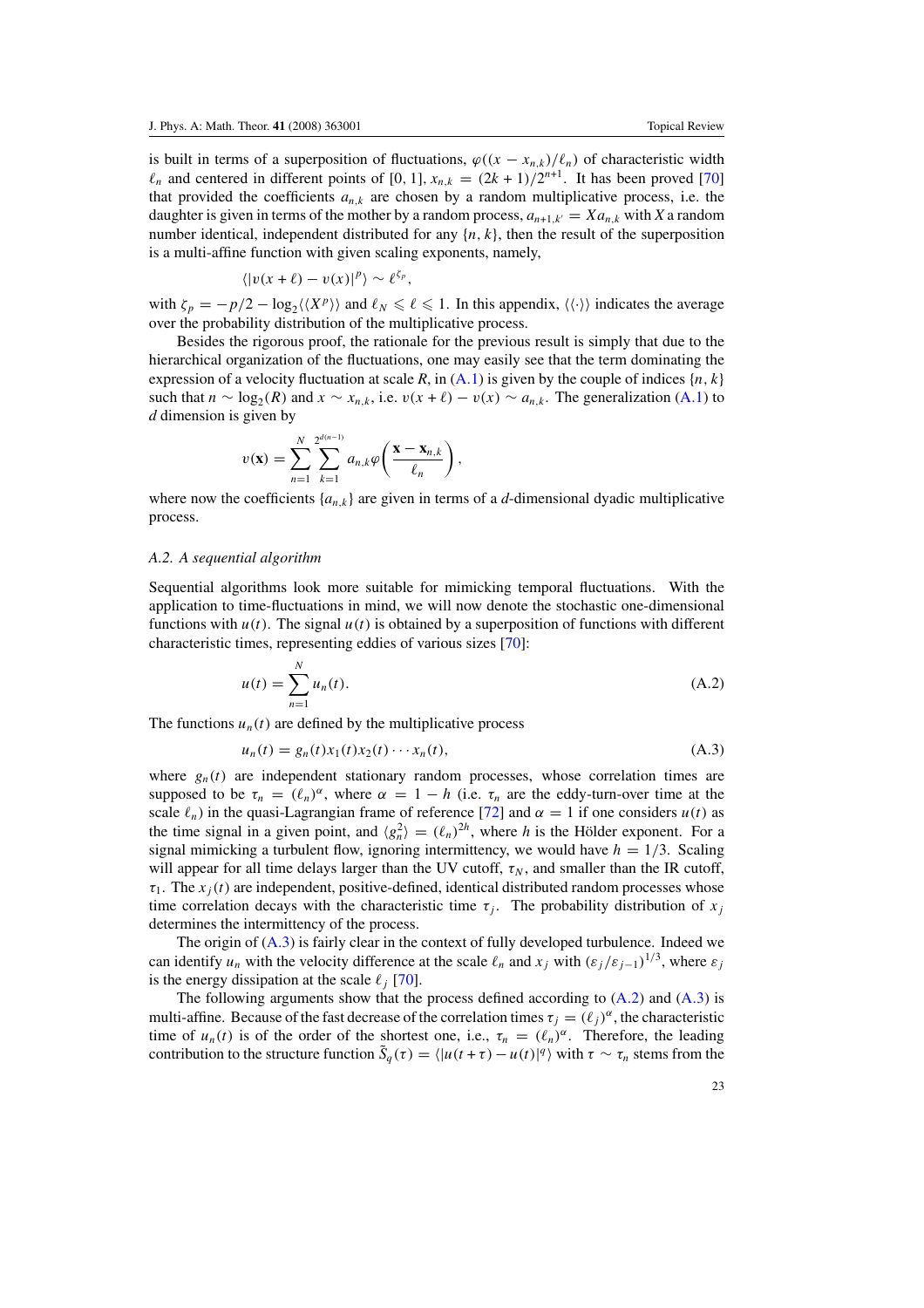<span id="page-24-0"></span>*n*th term in [\(A](#page-23-0).2). This can be understood noting that in  $u(t+\tau) - u(t) = \sum_{k=1}^{N} [u_k(t+\tau) - u_k(t)]$ the terms with  $k \leq n$  are negligible because  $u_k(t + \tau) \simeq u_k(t)$  and the terms with  $k \geq n$  are subleading. Thus, one has

$$
\tilde{S}_q(\tau_n) \sim \langle |u_n|^q \rangle \sim \langle \langle |g_n|^q \rangle \rangle \langle \langle x^q \rangle \rangle^n \sim \tau_n^{\frac{hq}{\alpha} - \frac{\log_2 \langle \langle x^q \rangle \rangle}{\alpha}}, \tag{A.4}
$$

and therefore for the scaling exponents

$$
\zeta_q = \frac{hq}{\alpha} - \frac{\log_2(\langle x^q \rangle)}{\alpha}.
$$
\n(A.5)

The limit of an affine function can be obtained when all the  $x_j$  are equal to 1. A proper proof of these results can be found in [\[70\]](#page-25-0).

Let us note at this stage that the previous 'temporal' signal for  $\alpha = 1-h$  is a good candidate for velocity measurements in a Lagrangian, co-moving frame of reference [\[72](#page-25-0)]. Indeed, in such a reference frame the temporal decorrelation properties at the scale  $\ell_n$  are given by the eddy-turn-over times  $\tau_n = (\ell_n)^{1-h}$ . On the other hand, in the laboratory reference frame the sweeping dominates the time evolution in a fixed point of the space and we must use as characteristic times of the processes  $x_n(t)$  the sweeping times  $\tau_n^{(s)} = \ell_n$ , i.e.,  $\alpha = 1$ .

#### **References**

- [1] Parisi G and Frisch U 1985 *Turbulence and Predictability of Geophysical Fluid Dynamics* ed M Ghil, R Benzi and G Parisi (Amsterdam: North-Holland) p 84
- [2] Benzi R, Paladin G, Parisi G and Vulpiani A 1984 *J. Phys. A: Math. Gen.* **17** [3521](http://dx.doi.org/10.1088/0305-4470/17/18/021)
- [3] Ellis R S 1999 *Physica* D **[133](http://dx.doi.org/10.1016/S0167-2789(99)00101-3)** 106
- [4] Varadhan S R S *Entropy* ed A Greve, G Keller and D Warnecke (Princeton, NJ: Princeton University Press) p 199
- [5] Kolmogorov A N 1962 *J. Fluid Mech.* **13** [82](http://dx.doi.org/10.1017/S0022112062000518)
- [6] Novikov E A and Stewart R W 1964 *Izv. Akad. Nauk SSSR Geofiz.* **3** 408
- [7] Mandelbrot B B 1974 *J. Fluid Mech.* **62** [331](http://dx.doi.org/10.1017/S0022112074000711)
- [8] Beck C and Schögl F 1995 Thermodynamics of Chaotic Systems (Cambridge: Cambridge University Press)
- [9] Badii R and Politi A 1997 *Complexity: Hierarchical Structures and Scaling in Physics* (Cambridge: Cambridge University Press)
- [10] Meakin P 1998 *Fractals, Scaling and Growth far from Equilibrium* (Cambridge: Cambridge University Press)
- [11] Harte D 2001 *Multifractals* (Boca Raton, FL: Chapman and Hall)
- [12] Halsey T C, Jensen M H, Kadanoff L P, Procaccia I and Shraiman B I 1986 *Phys. Rev.* A **33** [1141](http://dx.doi.org/10.1103/PhysRevA.33.1141)
- [13] Frisch U 1995 *Turbulence: The Legacy of A. N. Kolmogorov* (Cambridge: Cambridge University Press)
- [14] Bohr T, Jensen M H, Paladin G and Vulpiani A 1998 *Dynamical Systems Approach to Turbulence* (Cambridge: Cambridge University Press)
- [15] Monin A and Yaglom A 1971 *Statistical Fluid Dynamics* vol I (Cambridge, MA: MIT Press) Monin A and Yaglom A 1975 *Statistical Fluid Dynamics* vol II (Cambridge, MA: MIT Press)
- [16] Richardson L F 1922 *Weather Prediction by Numerical Processes* (Cambridge: Cambridge University Press) [17] Kolmogorov A N 1941 *Dokl. Akad. Nauk SSSR* **30** 299
- Kolmogorov A N 1991 *Proc. R. Soc. Lond.* A **434** 9 (reprinted)
- [18] Anselmet F, Gagne Y, Hopfinger E J and Antonia R A 1984 *J. Fluid Mech.* **[140](http://dx.doi.org/10.1017/S0022112084000513)** 63
- [19] Paladin G and Vulpiani A 1987 *Phys. Rep.* **[156](http://dx.doi.org/10.1016/0370-1573(87)90110-4)** 147
- [20] She Z S and Lévêque E 1994 *Phys. Rev. Lett.* **72** [336](http://dx.doi.org/10.1103/PhysRevLett.72.336)
- [21] Aurell E, Frisch U, Lutsho J and Vergassola M 1992 *J. Fluid Mech.* **[238](http://dx.doi.org/10.1017/S0022112092001782)** 467
- [22] Bender C M and Orszag S A 1999 *Advanced Mathematical Methods for Scientists and Engineers* (New York: Springer)
- [23] Frisch U, Martins Afonso M, Mazzino A and Yakhot V 2005 *J. Fluid Mech.* **[542](http://dx.doi.org/10.1017/S0022112005006178)** 97
- [24] Meneveau C and Sreenivasan K R 1989 *Phys. Lett.* A **[137](http://dx.doi.org/10.1016/0375-9601(89)90093-5)** 103
- [25] van de Water W and Schram P 1988 *Phys. Rev.* A **37** [3118](http://dx.doi.org/10.1103/PhysRevA.37.3118)
- [26] Paladin G and Vulpiani A 1987 *Phys. Rev.* A **35** [1971](http://dx.doi.org/10.1103/PhysRevA.35.1971)
- [27] Frisch U and Vergassola M 1991 *Europhys. Lett.* **14** [439](http://dx.doi.org/10.1209/0295-5075/14/5/009)
- [28] Frisch U and She Z-S 1991 *Fluid Dyn. Res.* **8** [139](http://dx.doi.org/10.1016/0169-5983(91)90038-K)